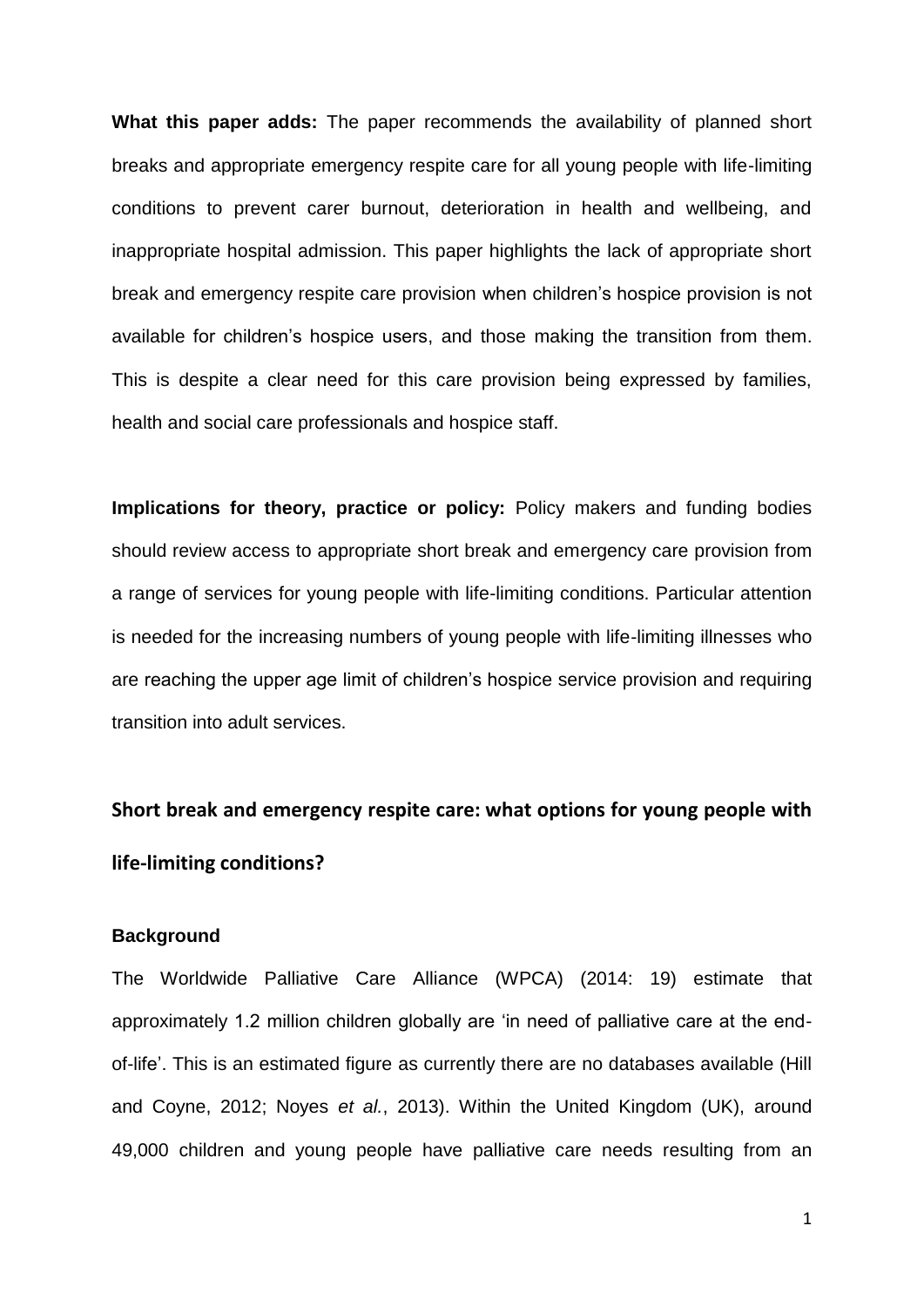incurable, irreversible or progressive illness, or a curable condition where treatment can fail (Together for Short Lives (TfSL), 2013; TfSL, 2015a). Although a relatively small population, there are over 300 different conditions for which children and young people with life-limiting conditions (LLCs) require specialist palliative care, therefore their needs can be diverse, complex and expensive (Marie Curie, 2012; WPCA, 2014).

Furthermore, with technological and medical advancements, the number of young people with LLCs surviving into adulthood, and requiring transition into adult services, is rising, resulting in palliative care involvement which may last decades (TfSL, 2013; Care Quality Commission (CQC), 2014). Indeed, over the past decade the number of 16-19 year olds with palliative care needs in England rose by almost 45% (Fraser *et al.,* 2012). Just under a quarter of children and young people being supported by children's hospices are now over 16 years old (Devanney *et al.,* 2012; Marie Curie, 2012). Between 2009/10, the number of 18-25 year olds in England who had LLCs, or life-threatening conditions (LTCs), stood at 12,827 (TfSL, 2015b). Although the upper age threshold of the 53 children's hospices in the UK varies from 18-35 years of age, most do not provide support once the young adult reaches 19 (Devanney *et al.,* 2012; TfSL, 2015c).

Only a limited number of care providers can meet the individual and complex needs of this growing and ageing population, resulting in young people with LLCs and their families having difficulty in obtaining services (Ling, 2012; Thomas and Price, 2012; Noyes *et al*., 2013). Difficulties in providing appropriate palliative care services arise because the condition may be rare, specific to childhood, or distinctly different to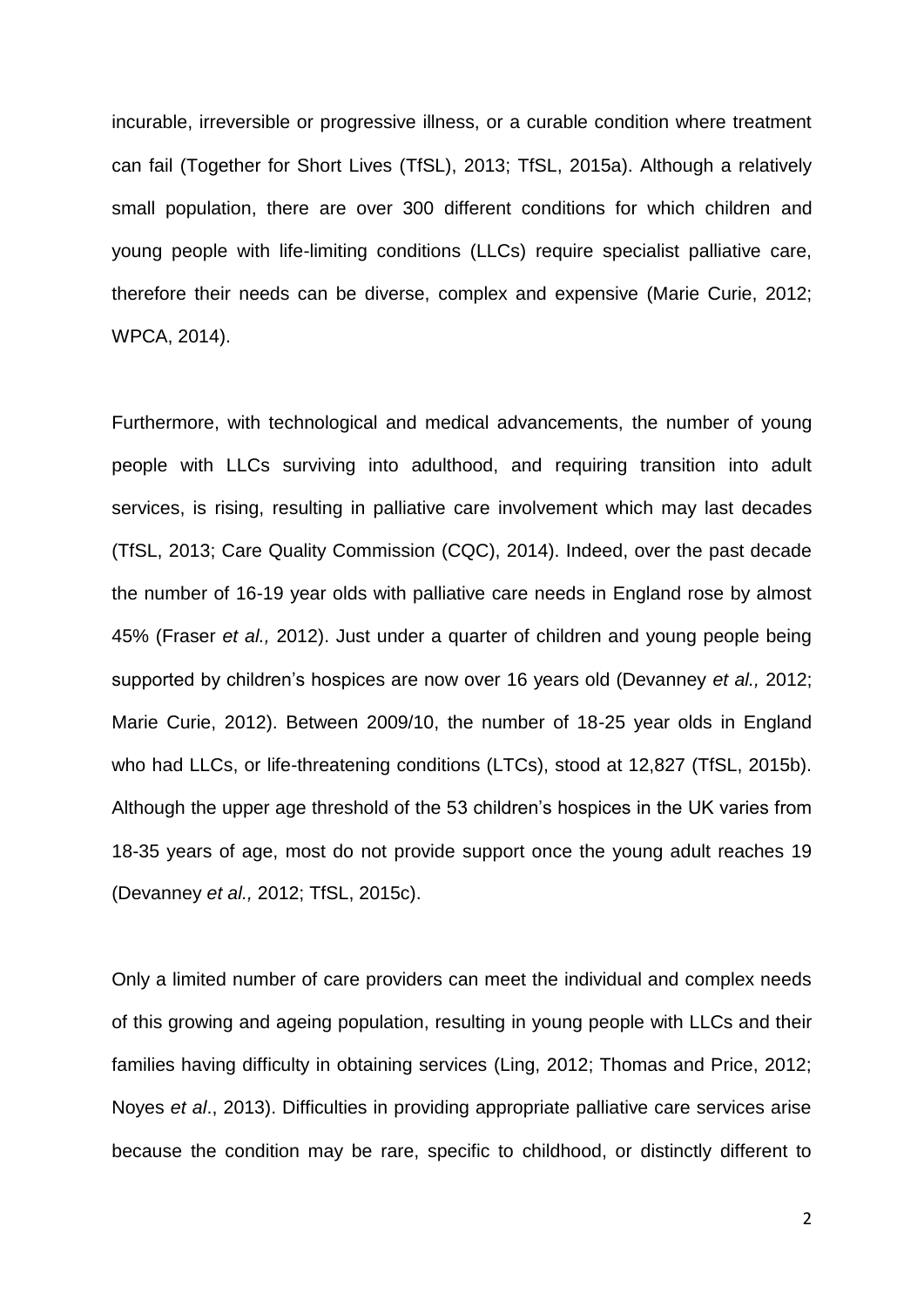those of older adults (Rogers *et al*., 2011; Ling, 2012). Additionally, the illness may follow a different trajectory to adult conditions (Smith *et al.*, 2014). These young people may require many episodes of critical illness management over a prolonged period of time before requiring end-of-life care, whereas adult patients typically have more predictable palliative care needs, often requiring only one episode of end-of-life care (Ling, 2012; Hill and Coyne, 2012).

Understanding the changing trends of palliative care needs for young people with LLCs is vital for palliative care and statutory service planning (Hain *et al.,* 2011; Marie Curie, 2012; Knapp *et al.,* 2012). Commissioners and service providers in the UK have new responsibilities to ensure the delivery of appropriate, equitable and sustainable quality care which meet the specific needs of this increasing population (Marie Curie, 2012).

# **Aim**

The study aimed to explore the impact, and benefit, of planned short breaks and emergency respite care provided by a children's hospice in the North West of England on young people with LLCs, families and stakeholders. This paper will focus upon one key finding, with two key issues, which is the lack of alternative respite care options when children's hospice care is not available for young people with LLCs eligible to receive children's hospice care and those approaching the transition from them.

### **Methods**

## Design and sample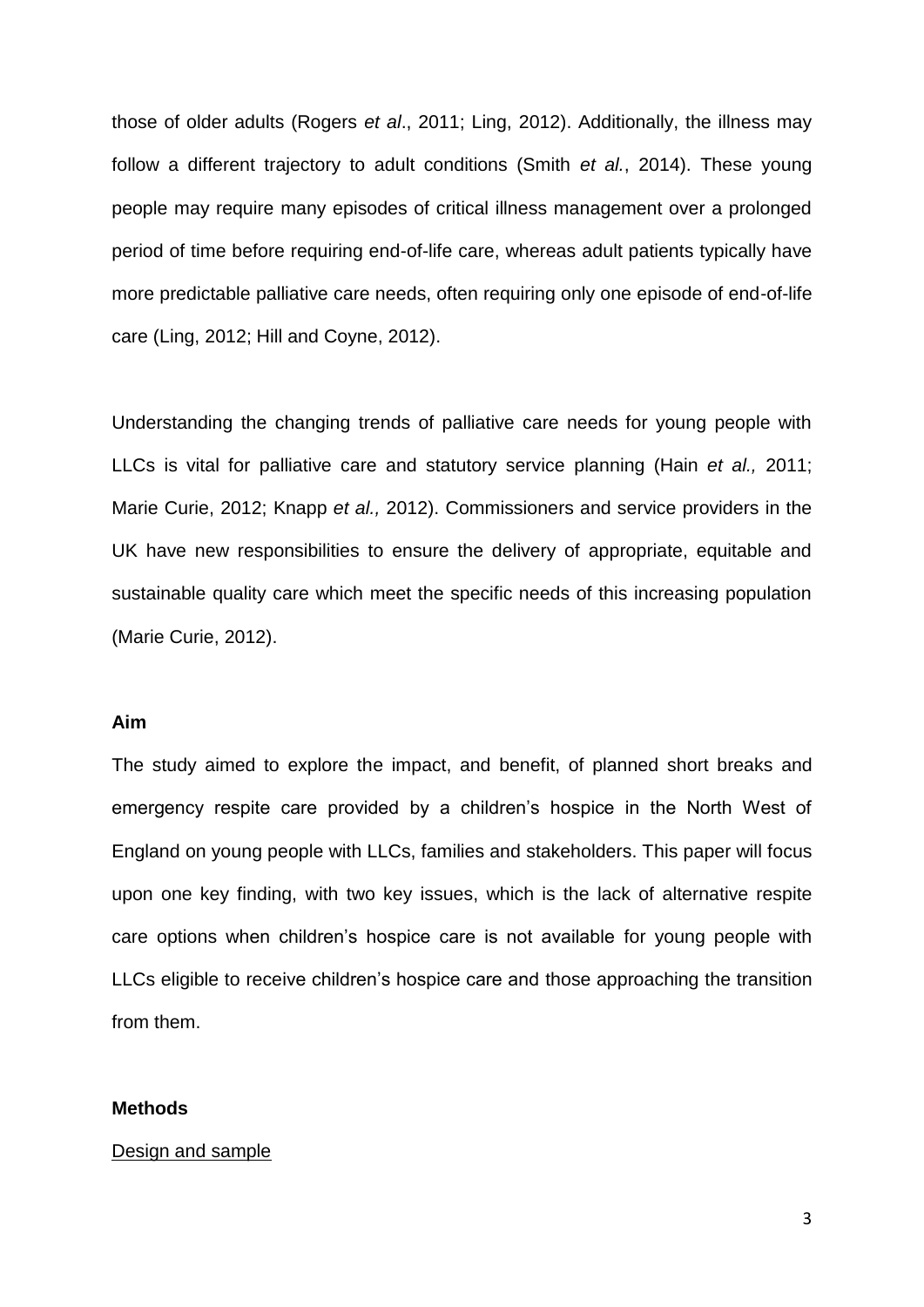An evaluation approach was selected to assess the impact of a children's hospice planned respite care (also known as short breaks) and emergency (unplanned) respite care (Robson, 2010; Lambert, 2012). Emergency care refers to unplanned care being needed for the young person, for example, as a result of family needs (e.g. family illness or bereavement) or a breakdown of care, rather than a medical emergency for the young person. It may also include symptom management and step-down care between hospital and home. The voices of children's hospice users are seldom heard in palliative care research so a qualitative methodology was implemented to give participants, including young people from 11 years of age, the opportunity to discuss their experiences (Grix, 2010; McLaughlin, 2012). A two phase data collection process was adopted with data collected between December 2013 and June 2014. The participant inclusion criteria is shown in Table 1.

## **Table 1. Participant Inclusion Criteria**

| <b>FAMILIES</b>                                                                    |
|------------------------------------------------------------------------------------|
| i.<br>'current users' who had used the children's hospice service for at least two |
| years                                                                              |
| ii.<br><i>bereaved families'</i> who were more than 3 months post-bereavement      |
| iii. parent/carers aged 18 years or over                                           |
| iv. sibling(s) of current hospice service users aged 11 years or older             |
| <b>YOUNG PERSON FORUM</b>                                                          |
| i.<br>current users of hospice services aged 11 years or older                     |
| ii. sibling(s) of current service users aged 11 years or older                     |
| <b>HEALTH AND SOCIAL CARE PROFESSIONALS</b>                                        |
| Professionals with an ongoing relationship with the hospice and families<br>i.     |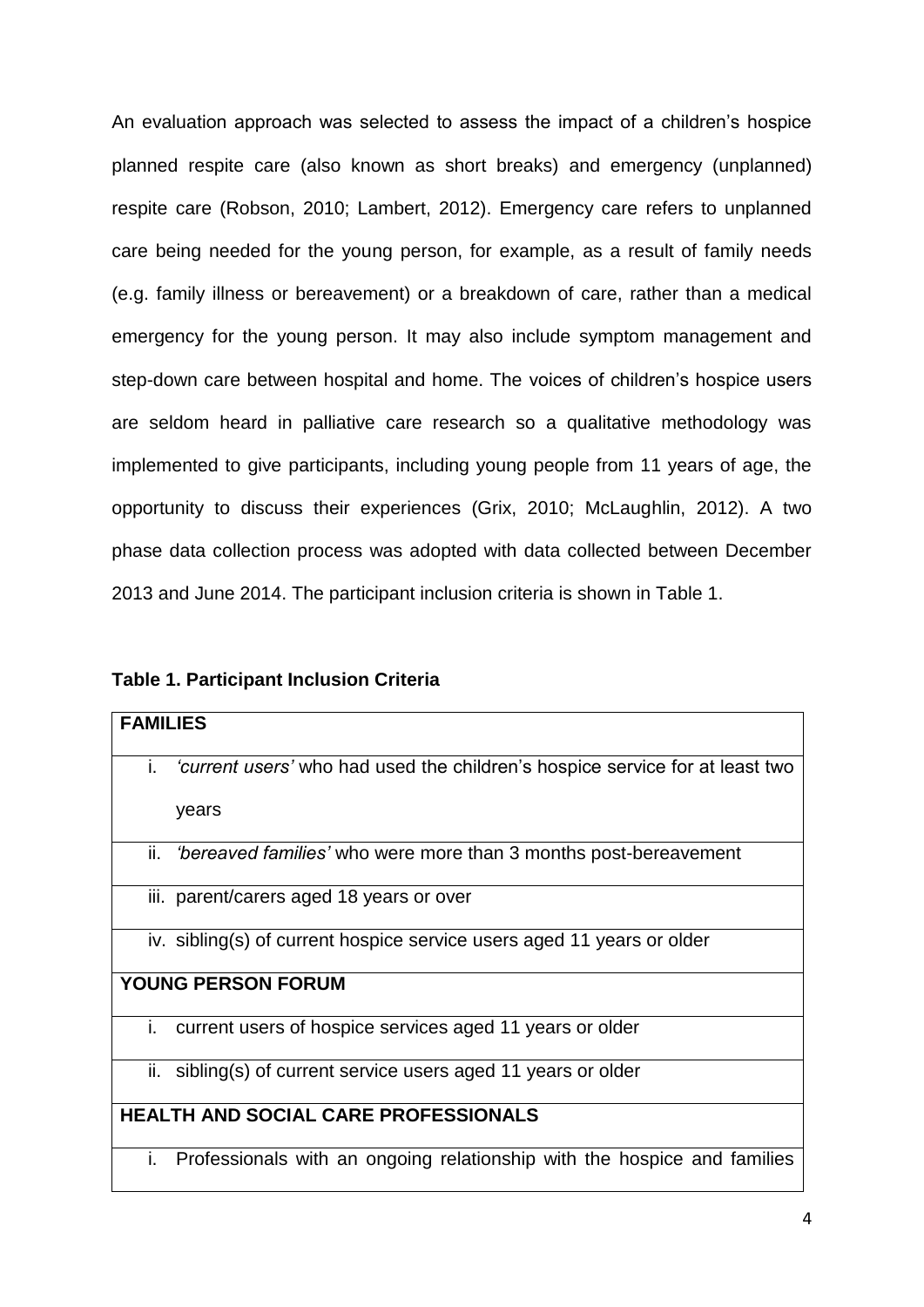who use the service

# **HOSPICE STAFF**

i. All members of the Senior Management Team and Heads of Service

## **Ethical considerations**

University Faculty ethics approval was obtained and permissions granted by relevant NHS Trusts and Directors of Social Care. All standard processes including recruitment, consent, confidentiality, and storage of data were adhered to (Department of Health (DH), 2005).

### **Data Collection**

### Phase 1 – qualitative data

Phase 1 comprised semi-structured individual or family interviews with young people, parents/carers and siblings, professionals and hospice staff, young person forum and three multi-disciplinary professional meetings. A purposive sample was identified in consultation with hospice staff, who distributed invitation packs including an information sheet, consent form and contact details on behalf of the research team. Interviews took place at a time and location convenient for the participants.

Separate consent or assent processes were followed for all participants, including young people, with written or verbal consent obtained before data collection commenced. Parents gave consent for the young person to participate, whilst assent provided a formal means for young people who wanted to participate to do so (Gibson and Twycross, 2007).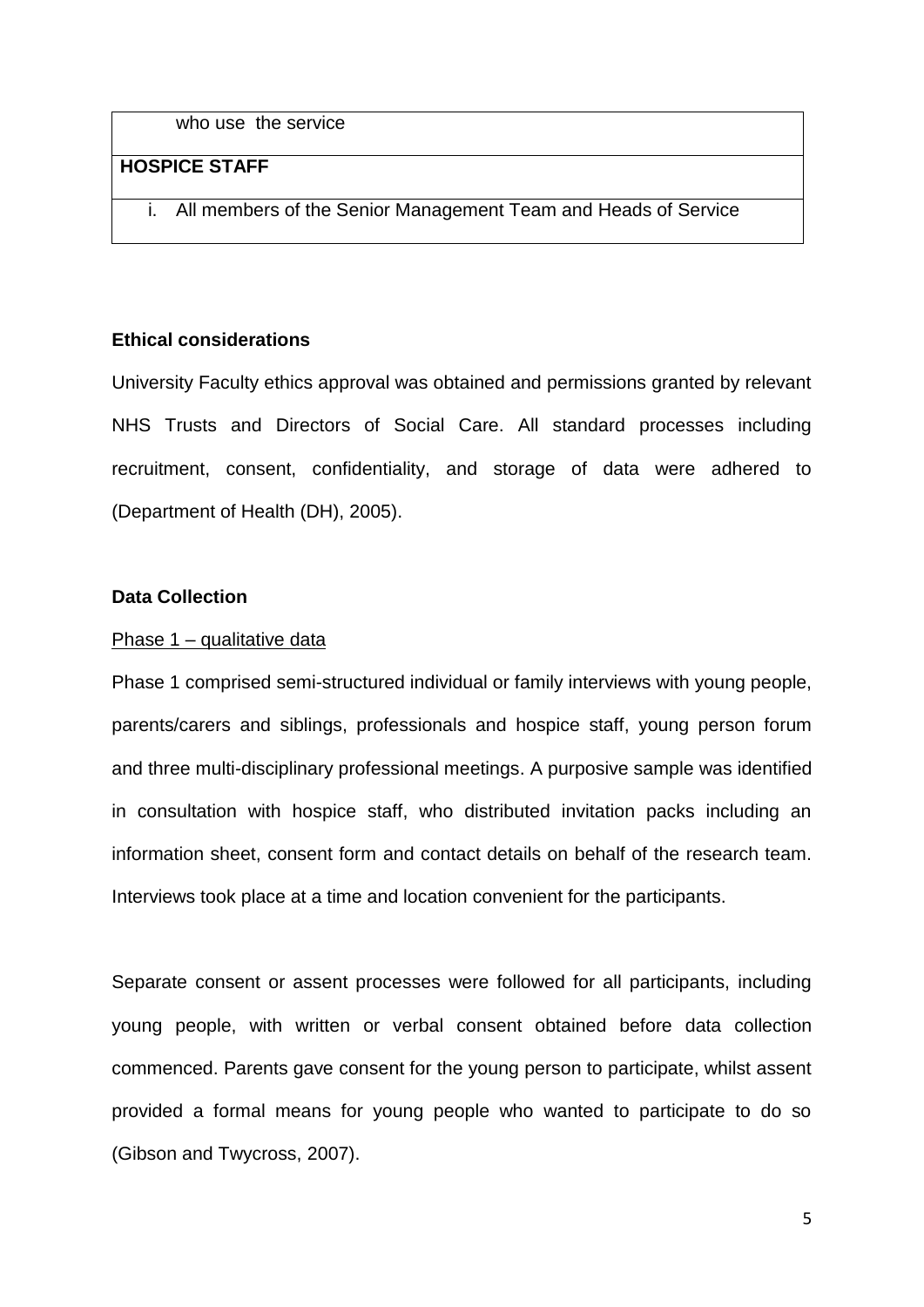## Phase 2 – Survey

The key findings from Phase 1 were developed into separate online surveys for families, professionals and hospice staff using SurveyMonkey® to engage with a larger sample of hospice users and stakeholders. The mixed method surveys, containing open and closed questions about the children's hospice core services, were piloted by families, professionals and hospice staff representatives to assess their face validity, resulting in minor changes.

Participants were recruited via email or letter sent out by hospice staff on the research team's behalf; a link to the survey was added to the hospice social media webpage; paper copies were made available as required. Implied consent was assumed on return of completed surveys.

#### Phase 2 data analysis

Open and closed responses were collected in phase 2; only open text responses, which were subject to the same thematic approach as the phase 1 interviews, are reported here (Miles and Huberman, 1994).

### **Results**

#### **Hospice Provision**

The children' hospice in the study is a ten-bedded hospice, providing free planned short breaks, emergency respite care and end-of-life care to young people who have LLCs or LTCs and their families. The term young person/people throughout this paper refers to the children, young people and young adults with LLCs who use the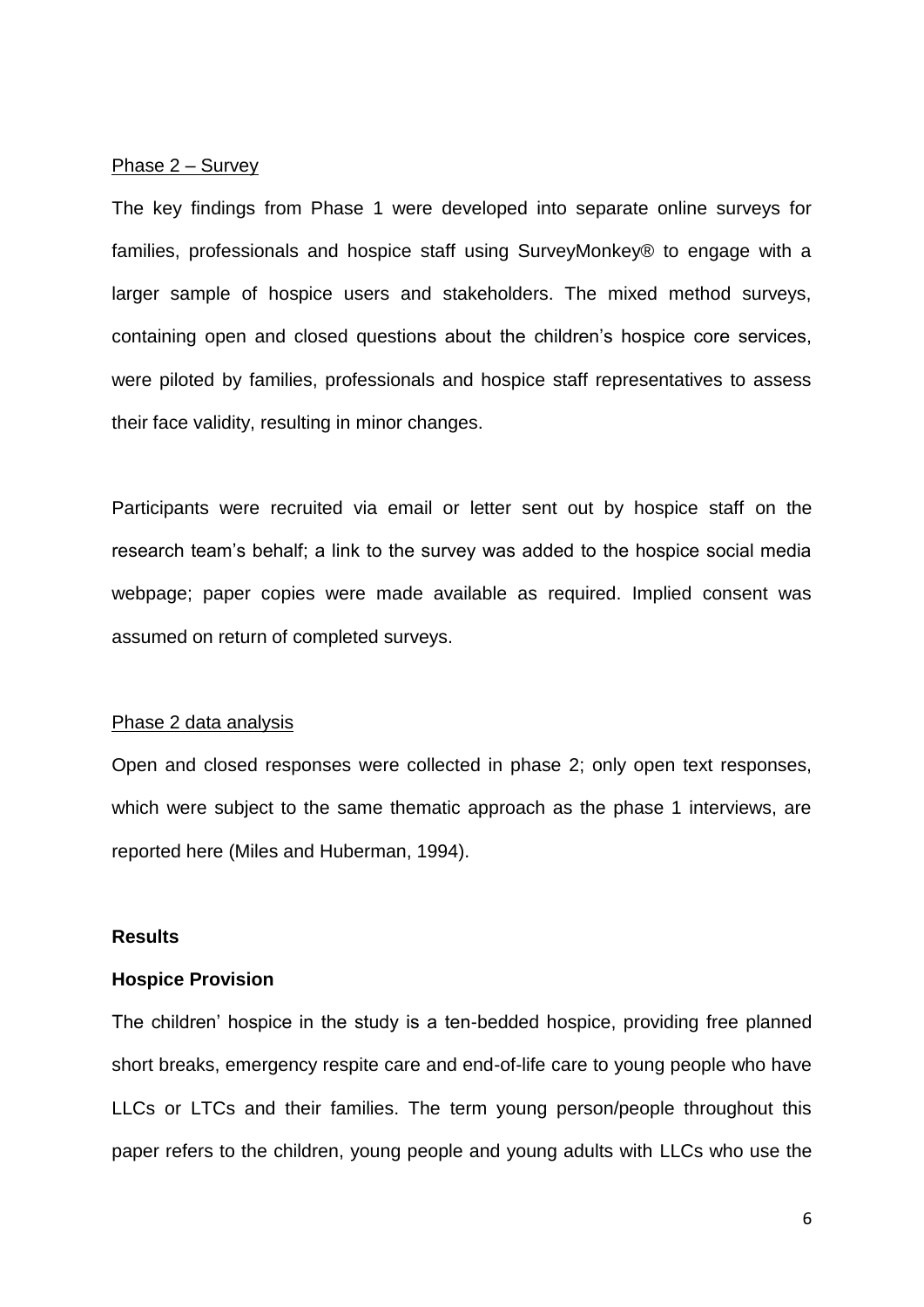hospice services from birth until the age of 23, which is the upper age threshold of the hospice in this study. At the time of the study the hospice provided care to approximately 170 families. Between July 2012 and July 2014 the hospice provided 794 planned short break episodes in hospice and 123 in the family home via their hospice at home service. The hospice also provided 106 emergency respite episodes in hospice and 458 in the family home.

A total of 135 participants were recruited to the study across two phases, as shown in Table 2.

| <b>PHASE 1 - INTERVIEWS/FOCUS GROUP</b>     | <b>Number of</b>    |
|---------------------------------------------|---------------------|
|                                             | <b>Participants</b> |
| Parents/Carers (including 1 sibling)        | 8                   |
| <b>Health and Social Care Professionals</b> | $\overline{7}$      |
| <b>Hospice Staff</b>                        | $\overline{7}$      |
| <b>Young Person Forum</b>                   | 6                   |
| <b>Three Multi-Professional Meetings</b>    | 25                  |
| <b>Phase 1 Total</b>                        | $N=53$              |
|                                             |                     |
| <b>PHASE 2 - SURVEYS</b>                    |                     |
| <b>Families</b>                             | 33                  |
| Professionals                               | 24                  |
| <b>Hospice Staff</b>                        | 25                  |
| <b>Phase 2 Total</b>                        | $N = 82$            |
| <b>Total Number of Participants</b>         | $N = 135$           |

# **Table 2. Study Participants**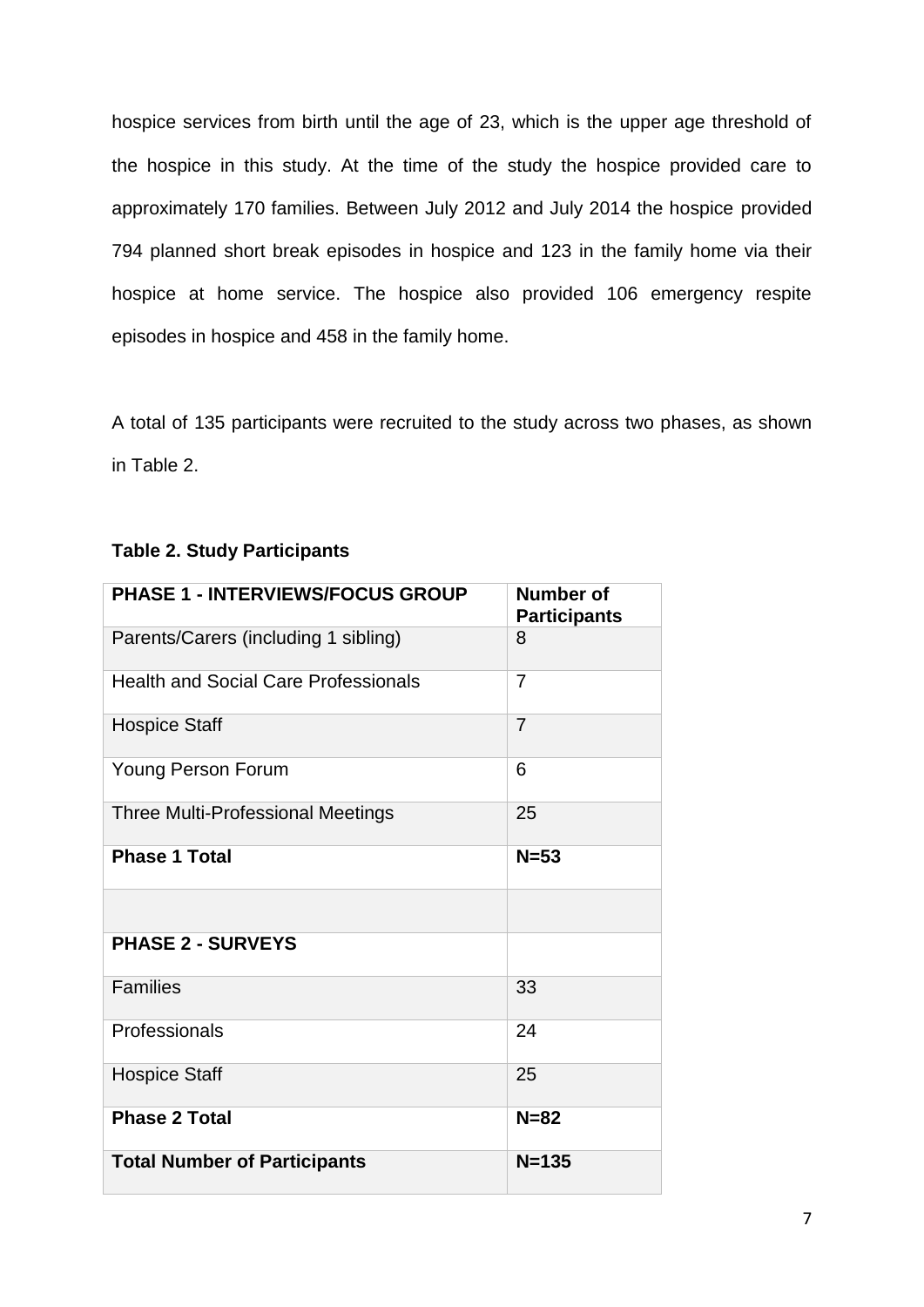We asked all participants: "*If [hospice] emergency care was not available to you on any occasion, what did you do instead?*" We found that the young person's complexity of need and the requirement for competent carers were directly related to the lack of appropriate short break or emergency respite care provision when children's hospice care is not available. We also identified high levels of anxiety experienced by young people with LLCs and their families about losing access to children's hospice provision as transition to adult services approached, or through no longer meeting the eligibility criteria. The themed findings are presented with anonymised quotations, identifier numbers allocated by the research team (aside from the young person forum to protect participant anonymity) and the source of the data.

## **Complexity of need**

Young people with LLCs who access the children's hospice have complex and profound palliative care needs. Meeting the young person's needs can negatively affect parental relationships and those with the young person's siblings and the wider family. The young people with LLCs worried about the impact of their condition upon their family. One young person gave an example of how her family use planned short breaks to compensate:

*"It's all me, you know, 'cause I've got a lot of appointments … and [sibling] misses out on a lot, so they [parents] try and give him a bit of time as well while they have the time to do it"* (Young person forum).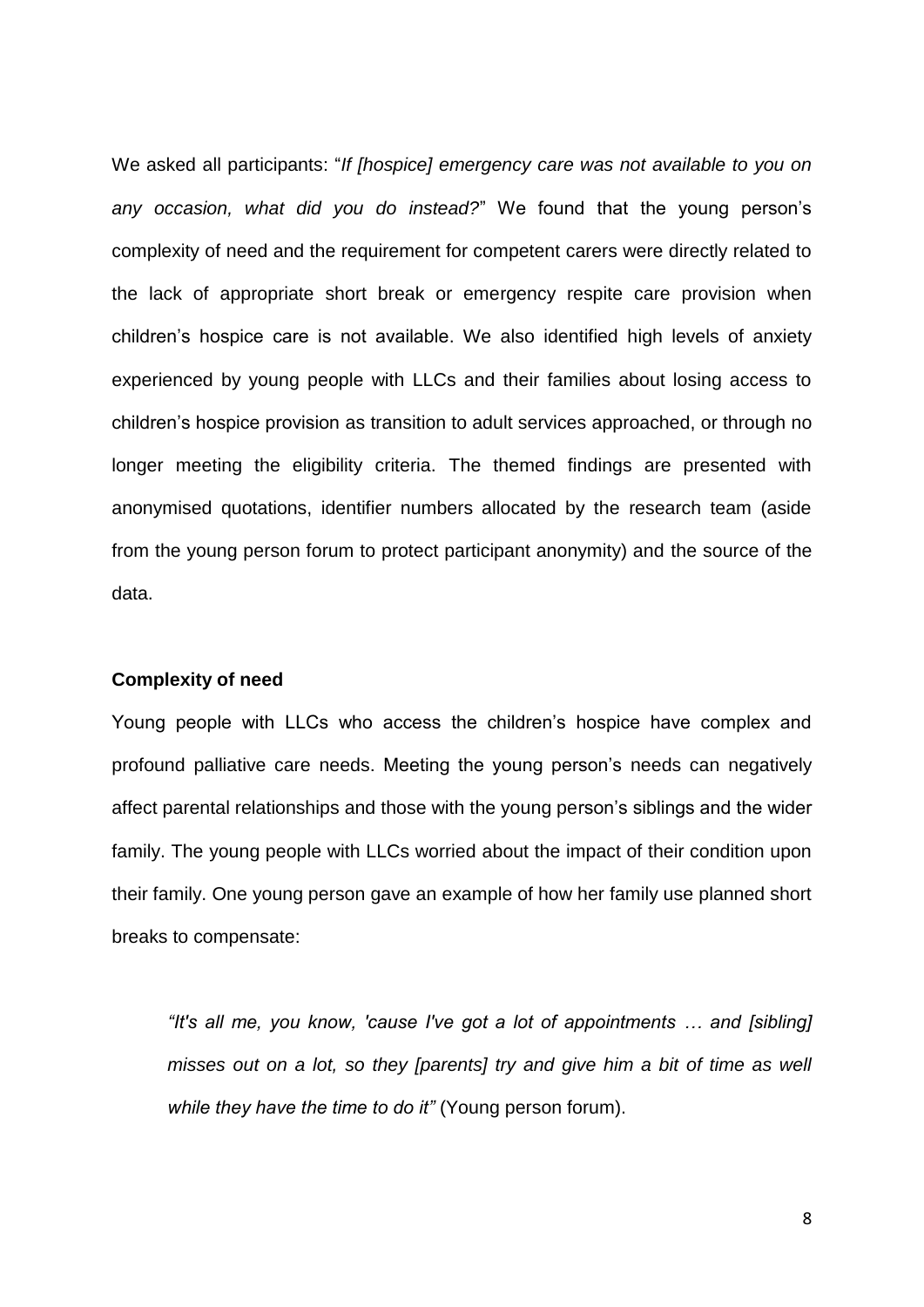Participants reported that the complexity of the young person's needs can result in children's hospice users having little or no choice of alternative care provision from informal or formal carers when children's hospice care is not available. Barriers to accessing alternative respite care increase as the young person grows physically larger or requires bulky equipment that cannot easily be accommodated in other locations. These issues can make it difficult, if not impossible, to visit or stay with informal carers, such as extended family members, or to be cared for in other care settings, including the homes of foster carers. Opportunities for typical family outings can be limited, leading to the young person and family feeling isolated and struggling to maintain social relationships. One family explained the difficulties encountered in going out:

*"It is a work of art when we take him out because of all the equipment we've got to take, all the machines we've got to take, he's [young person] on oxygen and he has all his medicines and feeds… he developed the need for suction, physio… oxygen, gastrostomy-fed, in a wheelchair"* (Family interview 1).

This point was also highlighted by one young person who reported they cannot stay overnight, even at the children's hospice, for more than a couple of days due to requiring a specialised mattress that cannot be moved easily:

*"I really have trouble with … mattresses and beds really, 'cause I've got a lot of sores all over my body and my skin's only — in places one layer thick, it breaks down very easily — so I have to be careful on what I sleep on"* (Young person forum).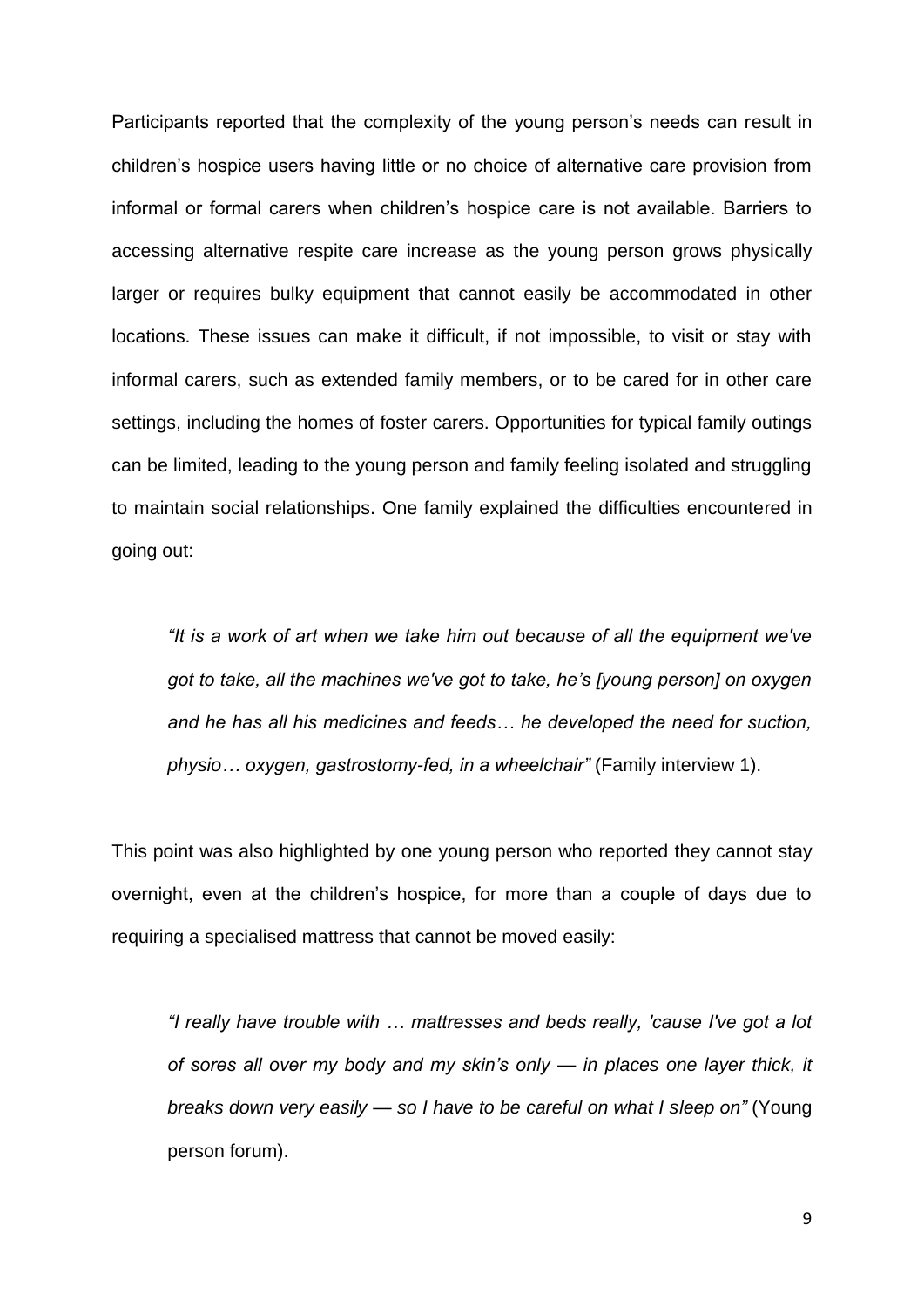## **Carer competency**

Families need to know that formal and informal carers have the high level of skills, training and confidence required to deal with various medical or technological issues such as oxygen and feeding administration, ventilators, syringe drivers, bulky equipment and manual handling. As such, families rejected the possibility of using informal carers such as family, friends and neighbours, even in an emergency, due to them lacking the level of skill, experience, physical strength or confidence to provide high quality care for the young person.

*"Now the children are big … I can't ... leave them … My mum's very capable but she's seventy… Changing a nappy of a … [teenager] who's big and heavy… It's hard work physically as well… it's not just about the medical needs of the children even. It's the physical aspects of looking after them… It's heavy work"* (Family interview 2).

Participants felt that ongoing relationships, continuity of care and good communication skills between carers and the young person and family were important for building trust. These were also key to carers maintaining the expertise required to meet the young person's complexity of need. Recruiting and training suitable carers can be a lengthy process for families. Furthermore, families are unable to use standard carers due to them being untrained and lacking the expertise required, as highlighted by a hospice staff member: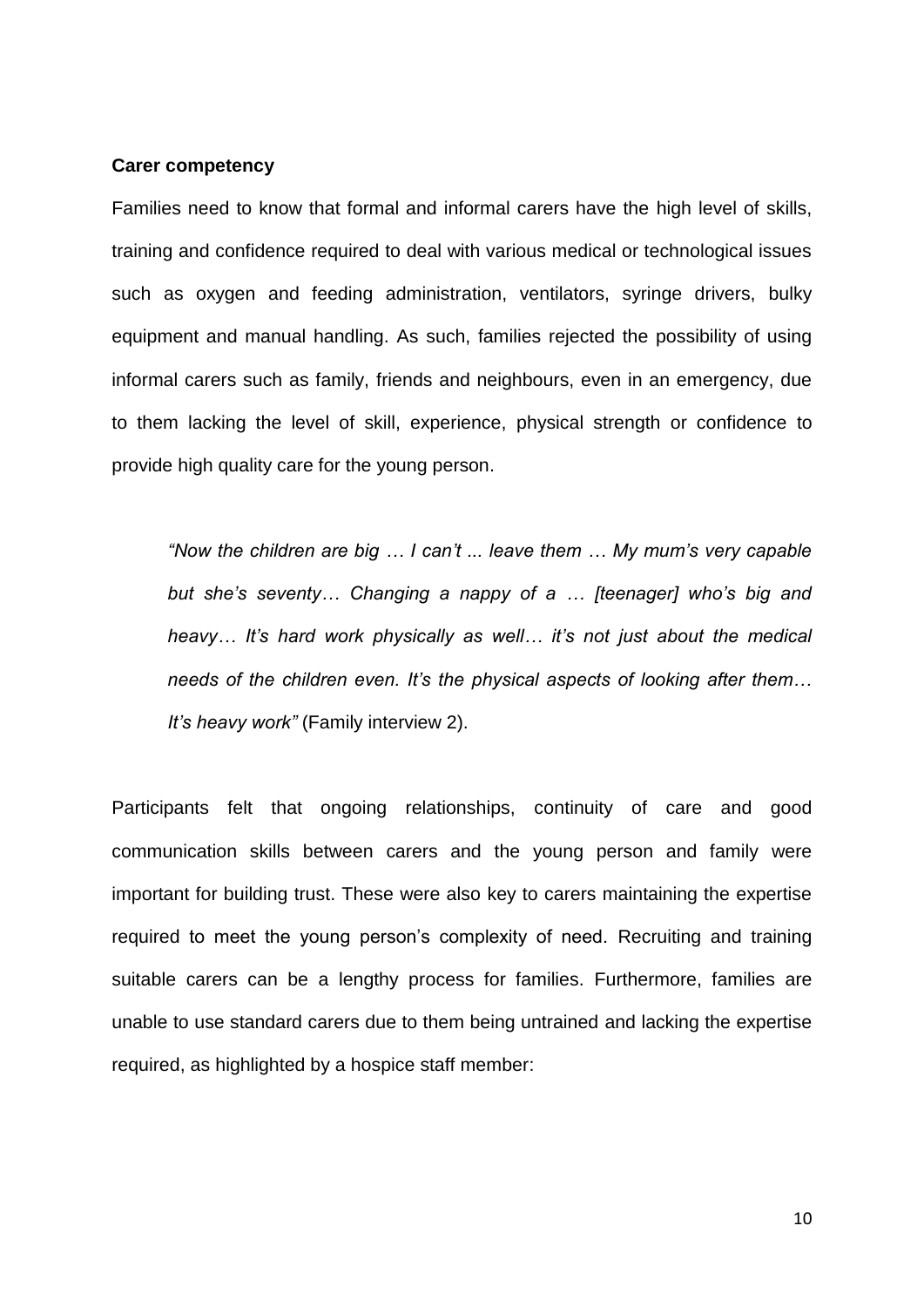*"For emergency care, usually there are no other providers/family members who are trained to provide the level of care required for the child. In these cases usually the family have no one else to help them"* (Hospice staff survey 19).

## **No other choice**

Participants emphasised that alternative formal emergency respite care suggestions, such as use of the young person's existing community carers or direct payment workers, continuing healthcare staff and children's community nursing teams were also typically not appropriate. Alternative service providers may have inflexible schedules/rotas or an inability to provide responsive 24/7 care. A member of staff explained:

*"There's no other services that I know of that can actually put care in. Say a family phones today, no one would be able to put care in tomorrow … They don't seem to have that flexibility, so it is a case of, if we can't help, there is no other help available really"* (Hospice staff interview 4).

Hospital was dismissed as an option by families, professionals and hospice staff, who said that hospital staff cannot meet the holistic needs of the young person and their family, especially when the young person is non-verbal. Families feel unable to leave the young person alone in hospital as hospital staff do not know the young person and are unable to spend one-to-one time with them, further increasing their stress. One family illustrated their concerns: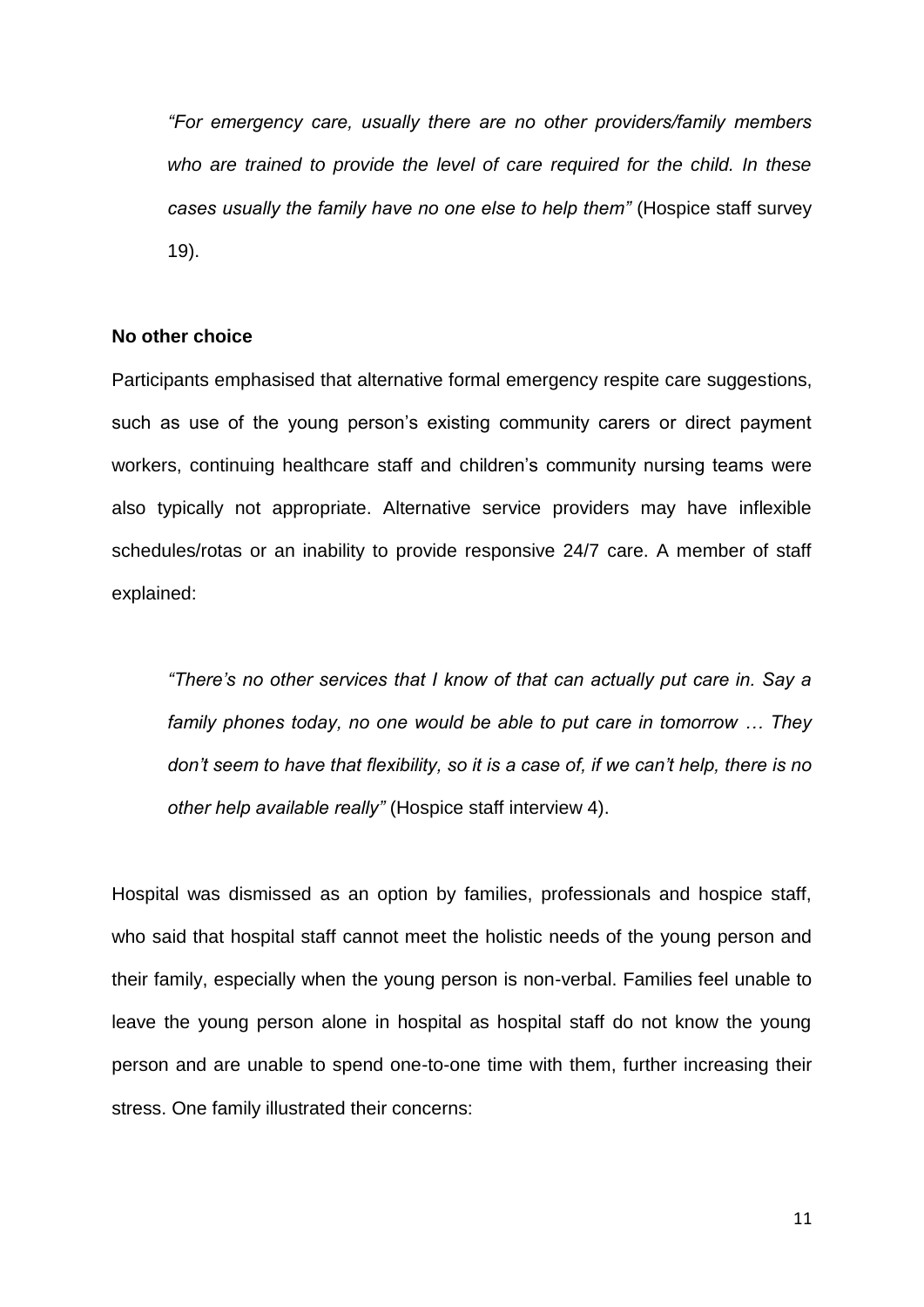*"Although it sounds like easy, 'Oh well … at least you have got the hospital', [hospital staff would] have even less of an idea of what the children's needs are… [Hospice staff] have got some knowledge of [children] because of their previous stays but the hospital staff wouldn't have a clue where to begin"* (Family interview 2).

As with hospital provision, participants were concerned that staff from other children's hospices or respite care providers would not know the young person and not provide continuity of care. Not all families access other hospices or respite options as a result of differing eligibility criteria, age restrictions and the young person's complex medical needs. A family explained:

*"[We] tried using a respite centre in [place name]….that takes ... the more autistic, challenging behaviour type children, but they weren't geared up for more profoundly disabled… It wasn't right, on quite a number of levels really"* (Family interview 2).

Importantly, adult hospice provision or nursing homes were viewed by families, professionals and hospice staff as being completely unsuitable for young people with LLCs, due to them generally being targeted towards older adults. Furthermore, it was regarded unlikely that staff would have the skills and expertise to meet the young peoples' diverse and complex needs: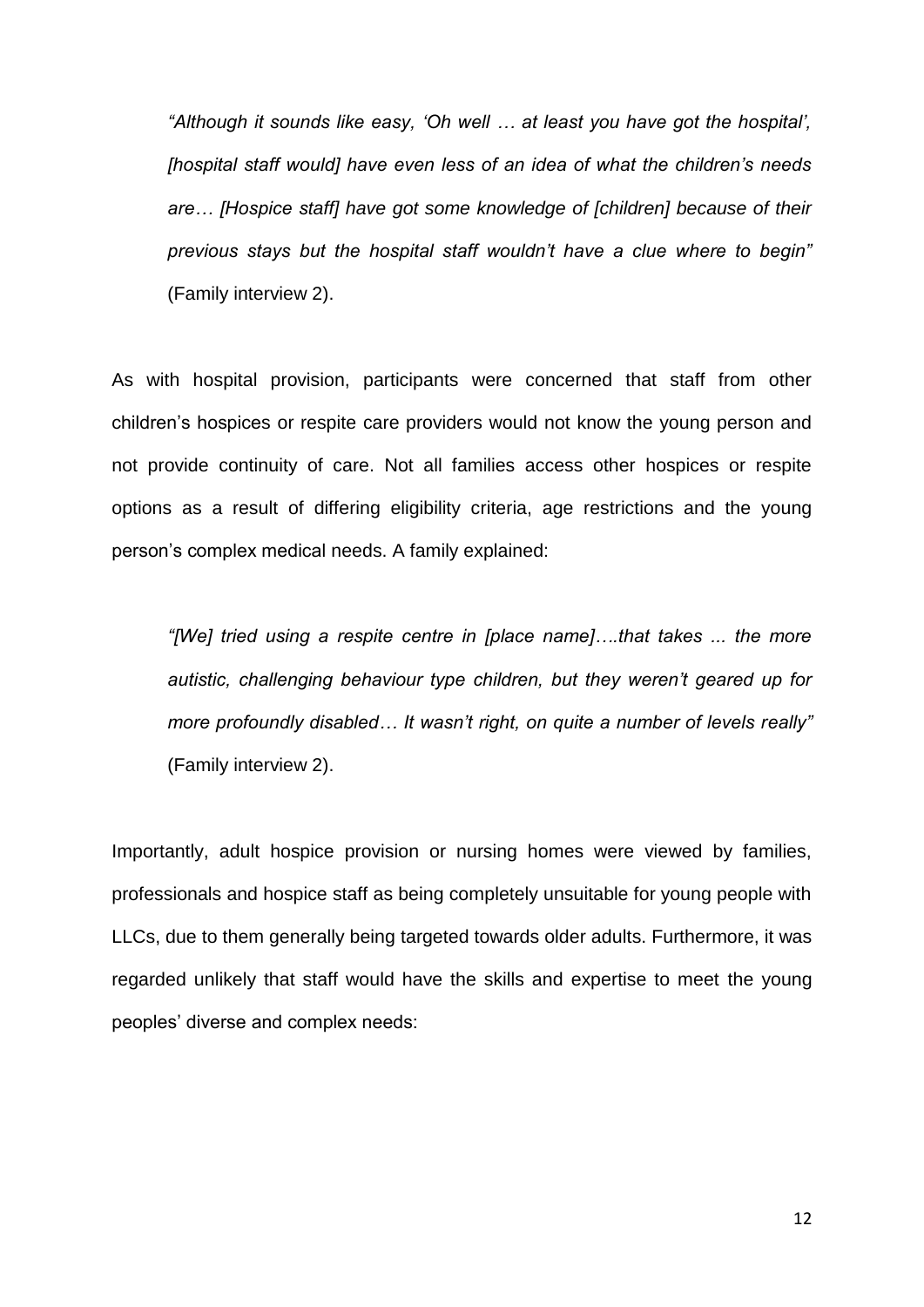*"It's not appropriate for [young person] to go into a nursing home. Her anxiety - it would be detrimental to her health... and ours, 'cause there'd be none of that continuity of care, they wouldn't know her"* (Family interview 3).

## **The impact of having few or no alternative care options**

It was evident that the lack of alternative emergency care options caused anxiety for the children's hospice users, potentially impacting upon their health and wellbeing. The lasting implications of having to neglect their own needs and those of the rest of the family due to having no suitable alternative emergency care options were apparent:

*"Say if you weren't feeling well, and this is what happened to me really, I kept putting it off. I had … problems and I kept going 'It's all right, it's all right… I don't need to go to the GP, I don't need to go to the hospital'. I put it off till I was an emergency, rushed in [to hospital, and now have lifelong problems]"*  (Family interview 3).

Families are prevented from participating in important appointments or events taken for granted by the general public, such as weddings. A mother explained the consequences of having no alternative care provision when she was hospitalised:

*"It meant I had to go into theatre for emergency surgery by myself and had a week in hospital without my husband being able to see me as he had to stay home with our children. We have no family at all"* (Family survey 20).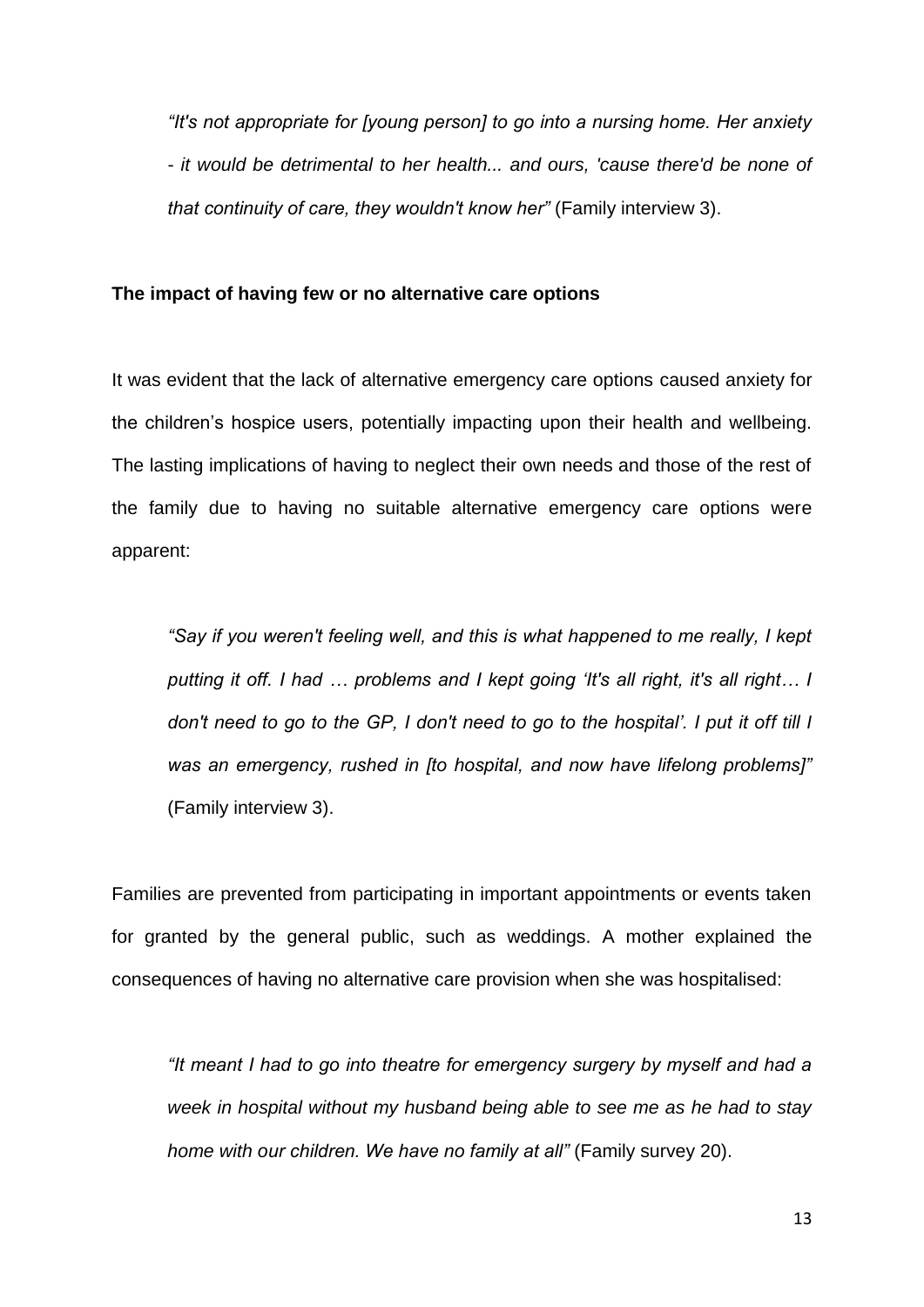Families discussed the valuable assurance and importance of hospice emergency respite care provision:

*"The emergency stuff, if it's a real emergency, how can you do without that? What would you do? ... I think it's more valuable, if you actually weighed it up, the planned stuff is lovely don't get me wrong, and it's something to look forward to … and it does sort of get you through, you know, … but if I was given the choice … I think that actually … [emergency respite care] is more valuable"* (Family interview 2).

# **Transition from the Children's Hospice**

Some participants discussed the lack of appropriate provision for young people upon leaving children's hospice provision. Sibling support also stops once the young person has been discharged. Young people, families, professionals and hospice staff spoke of this leading to high levels of anxiety and concern about the future.

*"It is a growing number and is of major concern, certainly to me and all of the members of my team that people from the [hospice discharge] age… fall off the shelf. I've had discussions with quite a number of individuals who are deeply worried about it"* (Professional interview 14).

This point was also highlighted during the young person forum: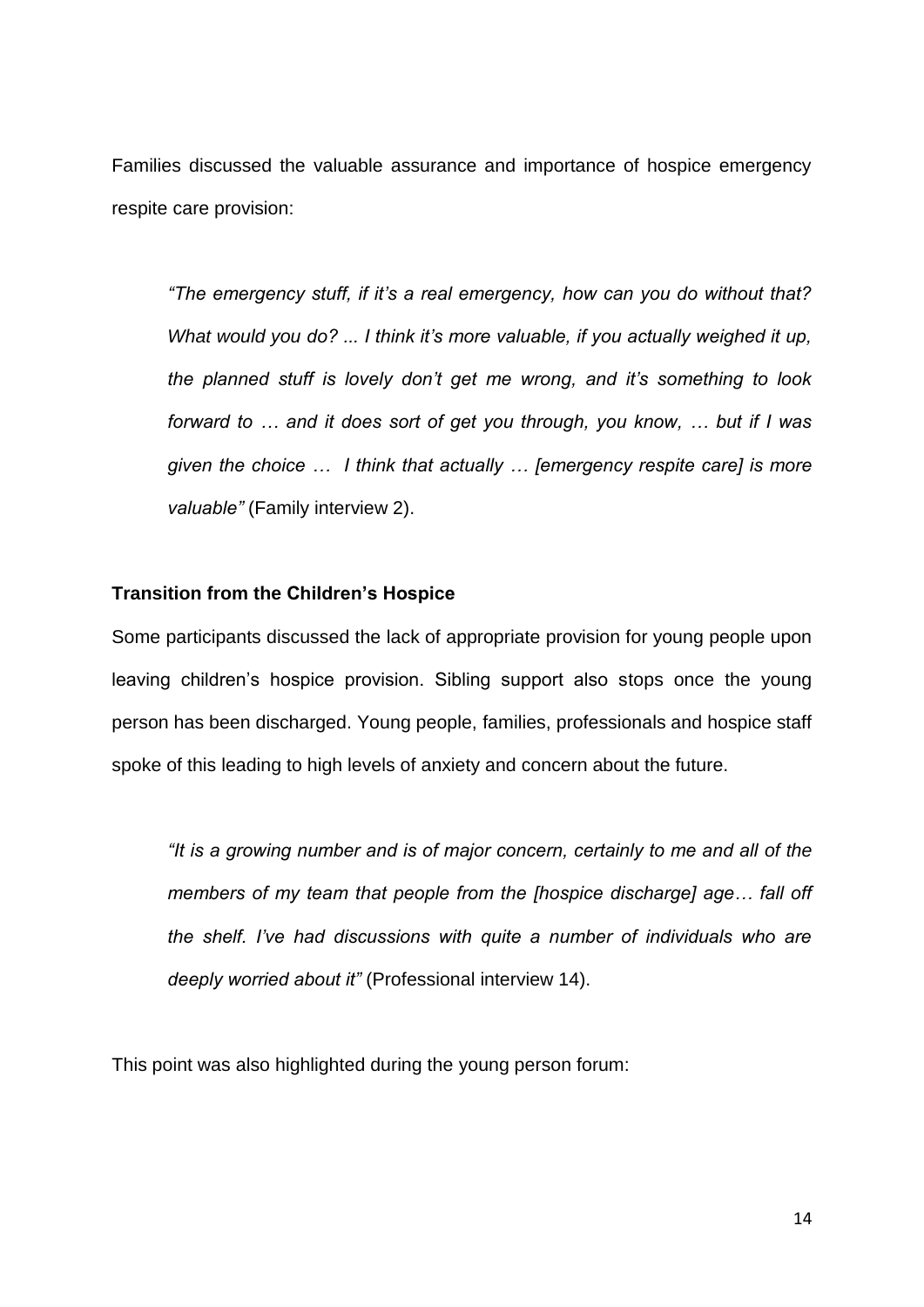*"Unfortunately 'cause I'm coming to the age where I have to leave ... [children's hospice] support is going to stop, so … [sibling] won't intermingle with many other kids and other siblings that understand what you've been through"* (Young person forum).

Reaching the upper age limit of the children's hospice was viewed as having a double impact upon families, as a consequence of the psychological effects and the subsequent lack of continuity of care following transition. This was explained by one participant:

*"Many of the children that are now reaching 18, they were told all of their childhood that they're unlikely to reach adulthood, so there are issues with 'Does this mean… that the end is very near?' ... Families … worry that they're losing all of their care staff... that they might have had… for most of their lives"* (Professional interview 8).

After many years of having the support and security of children's hospice emergency care, families spoke of feeling alone and fearful of what will happen in the future without that support:

*"We have no other options which will be VERY scary from this year when [hospice] facilities won't be an option for us anymore*" (Family survey 32).

# **Discussion**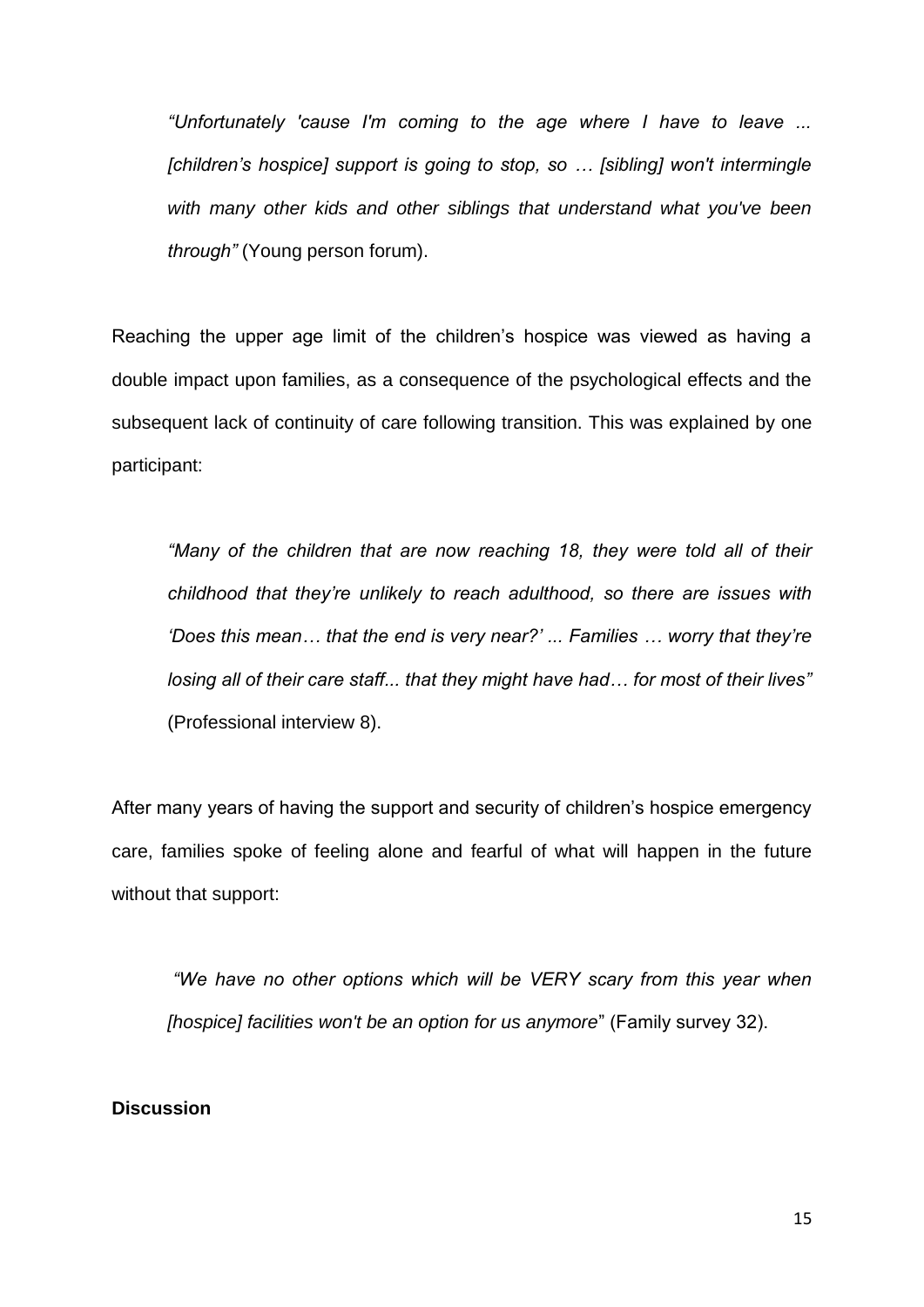Young people with LLCs can have complex and profound needs, often with many comorbidities. Caring for these young people can be challenging, and physically and emotionally exhausting. It can result in stress and isolation, negatively impacting upon the health, education, social wellbeing, family functioning, financial stability and quality of life of the whole family, including siblings and grandparents. These findings are congruent with previous research which adds that the effects can be lifelong (Thomas and Price, 2012; Remedios *et al.,* 2015).

Palliative care for children includes the provision of respite care and short breaks (World Health Organisation (WHO), 2015), whereas palliative care for adults typically focusses more upon predictable palliative care needs, one episode of end-of-life care and symptom management (TfSL, 2015d; Ling, 2012; Hill and Coyne, 2012). We identified that the individualised, practical, emotional and psycho-social support delivered by the children's hospice via planned short breaks made a huge difference to families. These findings support the literature which states that planned short breaks increase family resilience and reduce the stress and isolation experienced (Carter et al., 2013; Remedios et al., 2015).

For quality short breaks and emergency respite care, young people with LLCs and their families require effective communication, coordinated support and carers with a high level of skill, training and confidence to meet the young person's fluctuating needs; staff from the children's hospice met these requirements. Families in this study reported difficulty in accessing, recruiting and retaining competent staff or training family members, corroborating findings elsewhere (Eaton 2008).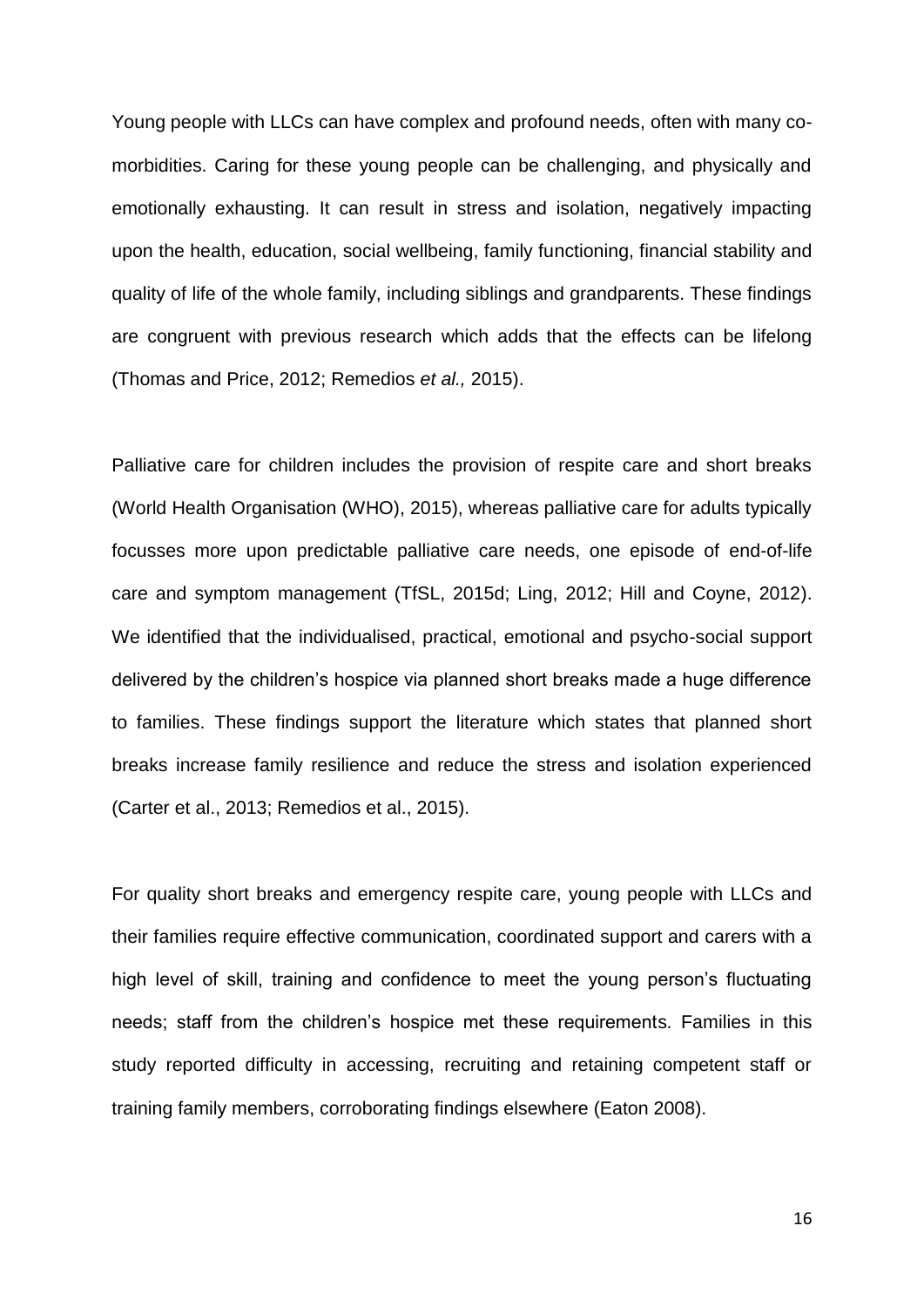When talking about emergency respite care delivered by the children's hospice, families reported feeling reassured by the potential to access it, and stated that it is holistic, responsive and can accommodate the young person's complex care requirements. However, two key issues were highlighted: The lack of provision when children's hospice care was not available for (i) those still eligible to receive children's hospice services and (ii) those leaving the service as a result of reaching transition age or through no longer meeting the children's hospice eligibility criteria. Alternative care options to children's hospice care mentioned by some participants were viewed as inappropriate, resulting in families who access children's hospice services having limited, or no, choice of appropriate alternative services for emergency respite care if the children's hospice is not available. Although hospitals were frequently suggested as an alternative emergency respite care option, participants claimed that hospital staff do not have the time, experience and resources to provide continuity of care. Furthermore, other providers in the community such as direct payment workers were reported as being unable to provide responsive 24/7 care and lacking the necessary skills. These findings support previous studies which suggest that alternative care providers are unable to meet the unique palliative care and multiple complex healthcare needs of these young people (Ling, 2012; Thomas and Price, 2012; Carter et al., 2013; House of Commons Health Committee (HoCHC), 2015a).

Although McNamara (2013) states that young people with LLCs, their families and professionals should have confidence in the transition to adult services, some families and stakeholders in this study reported a high level of anxiety about leaving children's hospice care. The lack of provision for short breaks and emergency respite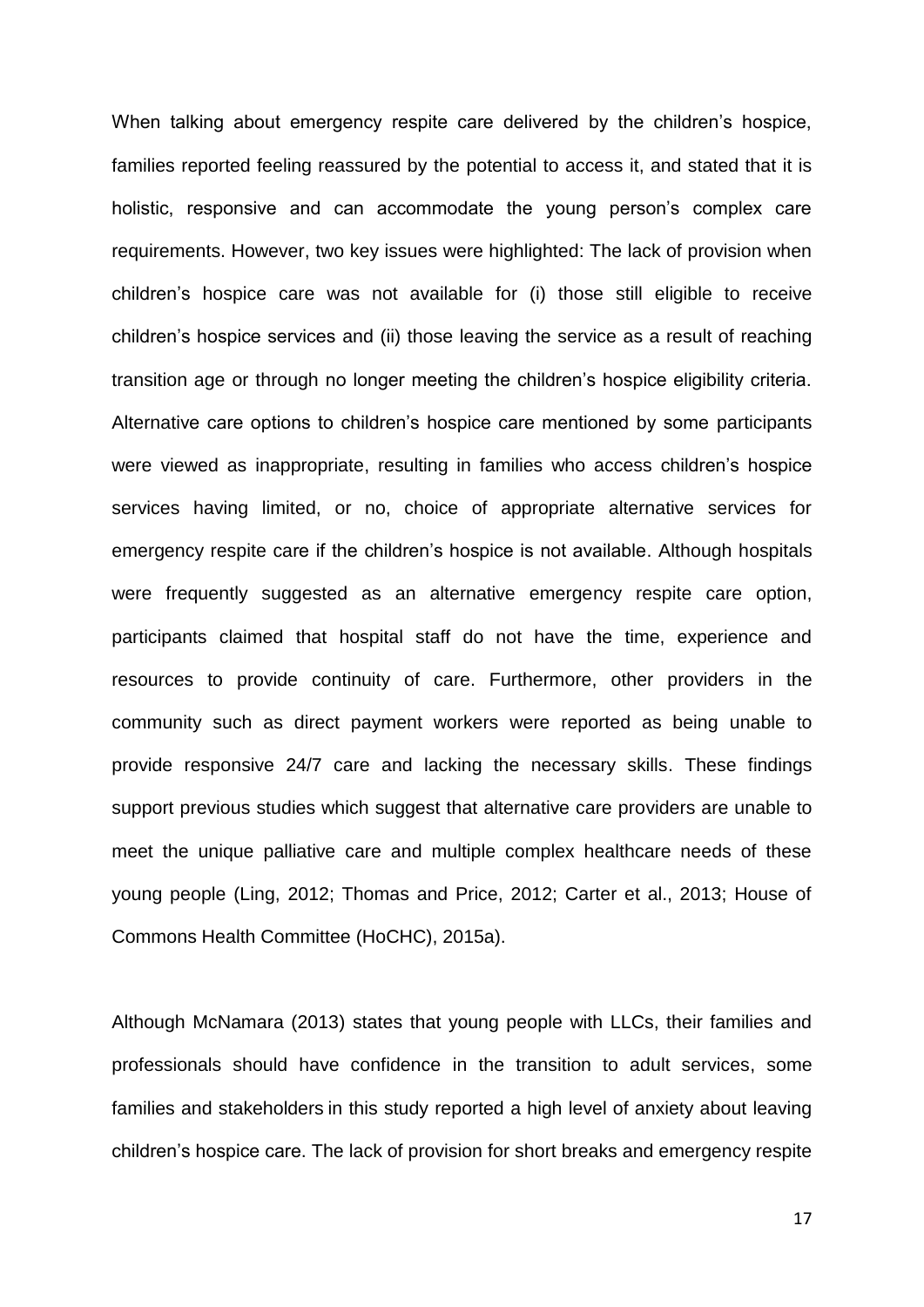care following transition was a concern. The young people were scared for themselves, their siblings and family, whilst parents spoke of feeling alone and fearful of what will happen in the future, especially in an emergency. Participants viewed adult care provision as being unsuitable for young adults with LLC's, whose needs are distinctly different to those of older adults, corroborating the findings of Rogers *et al*. (2011), Ling, (2012) and Kirk and Fraser (2014). It was suggested that some of the young people may be developmentally inappropriate for adult hospices or services, despite being viewed as an adult chronologically (Doug et al., 2011; CQC, 2014). Furthermore, some participants said that adult settings have a different culture and ethos to children's hospice provision, being targeted towards older people and end-of-life care, rather than rare, complex and fluctuating health conditions, often extending over many years. Moreover, participants were concerned that adult sector staff, including palliative and district nursing teams, can be unfamiliar with, and inexperienced in dealing with, the young peoples' rare and complex paediatric diseases. Additionally, there is unfamiliarity with the technology required due to infrequent contact with this client group, resulting in a lack of confidence, knowledge and skills to meet the age-specific needs of this population (Lidstone, 2013; CQC, 2014; TfSL, 2015b). These findings replicate studies reporting families feeling abandoned, trapped and isolated when appropriate adult services are not in place (CQC, 2014; Kirk and Fraser, 2014; Noyes et al., 2014; TfSL, 2015a).

We found that transition from children's hospices occurs when the young person and their family are requiring increased support. Participants mentioned the increased challenge of caring for the young person when they are physically larger and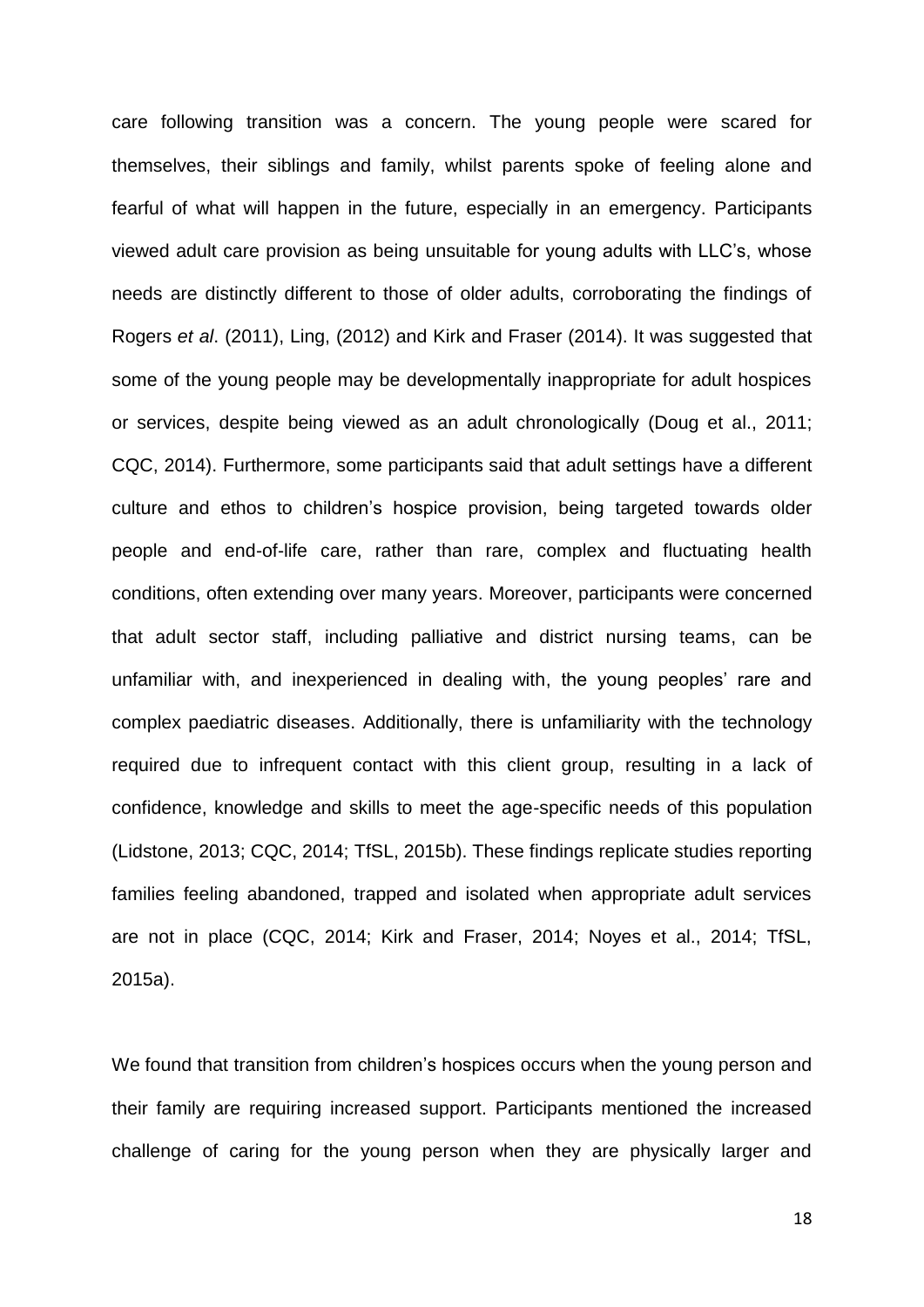heavier. They also mentioned deterioration in the young person's health and having awareness of the young person's mortality, especially when they were not expected to live beyond childhood, which support the findings of previous studies (Marie Curie, 2012; Kirk and Fraser, 2014).

Professionals and hospice staff reported concerns about the impact of discharge upon young people and their families. A key concern was the removal of planned short breaks and access to emergency respite care which the families had previously experienced, with no similar suitable service provision being offered, a concern also reported in the literature (CQC, 2014; Noyes *et al*., 2014).

It is important to note that, at the time the study was conducted, dedicated respite care services were not available for young people with LLCs in the geographical location of the study. The authors note that some children's and adult hospices in other parts of England, at this time, were providing or developing dedicated services.

There is limited research about the access to appropriate services and outcomes for young people with LLCs and their families following children's hospice discharge (Kirk and Fraser, 2014). Yet there is evidence to suggest that poor continuity of care following transition into adult services can result in young people and their family having unmet emotional support needs (Kirk and Fraser, 2014); adversely affected social, educational, vocational and spiritual outcomes (Marsh *et al.*, 2011; Marie Curie, 2012:5); inadequate management of complex co-morbidities, deterioration in the young people's physical and mental health and inappropriate, costly hospital admissions (Campbell *et al.*, 2012; CQC, 2014). Most disturbingly, it is suggested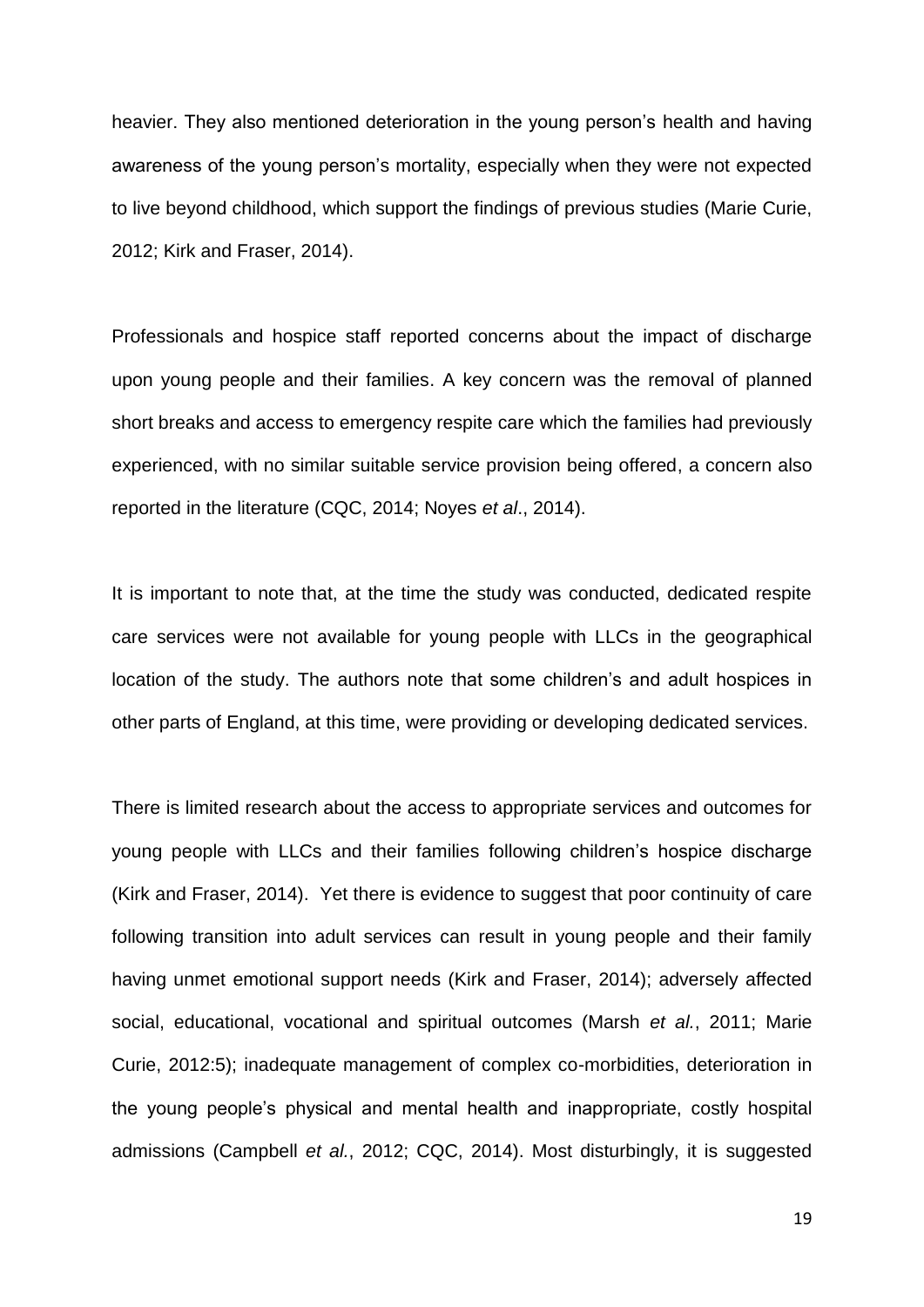that earlier death can result from poor transition (Marsh *et al.*, 2011; Marie Curie, 2012:5).

## **Conclusions and recommendations**

Literature supports our twofold findings to recommend that children's hospice users and their families *and* the increasing population of young people with LLCs surviving into adulthood, thus reaching the children's hospice upper age threshold and requiring transition into adult services, should have regular short breaks and emergency respite support. Short breaks and emergency respite support are essential to increase resilience and decrease the risk of deterioration in health and wellbeing, carer breakdown or abuse (Carter *et al.,* 2013; Remedios *et al.,* 2015); preventing social care intervention, inappropriate hospital admission or costly out of home placement (Ling, 2012; Robertson *et* al., 2011). Having few, or no, appropriate alternative short break and emergency respite care options when children's hospice provision is not available, can have negative and far reaching consequences for young people with LLCs, their family and society.

Literature highlights the importance of implementing preventative services that could reduce, or prevent, the need for intensive health and social care support, especially in current times of limited resources (King and Jackson, 2015). Therefore, we suggest that appropriate provision for planned short breaks and emergency respite care provision should continue following discharge or transition from children's hospices, as recommended in the Noyes *et al*. (2014) composite palliative care model. Furthermore, this reflects the young people's and their families' right to safe,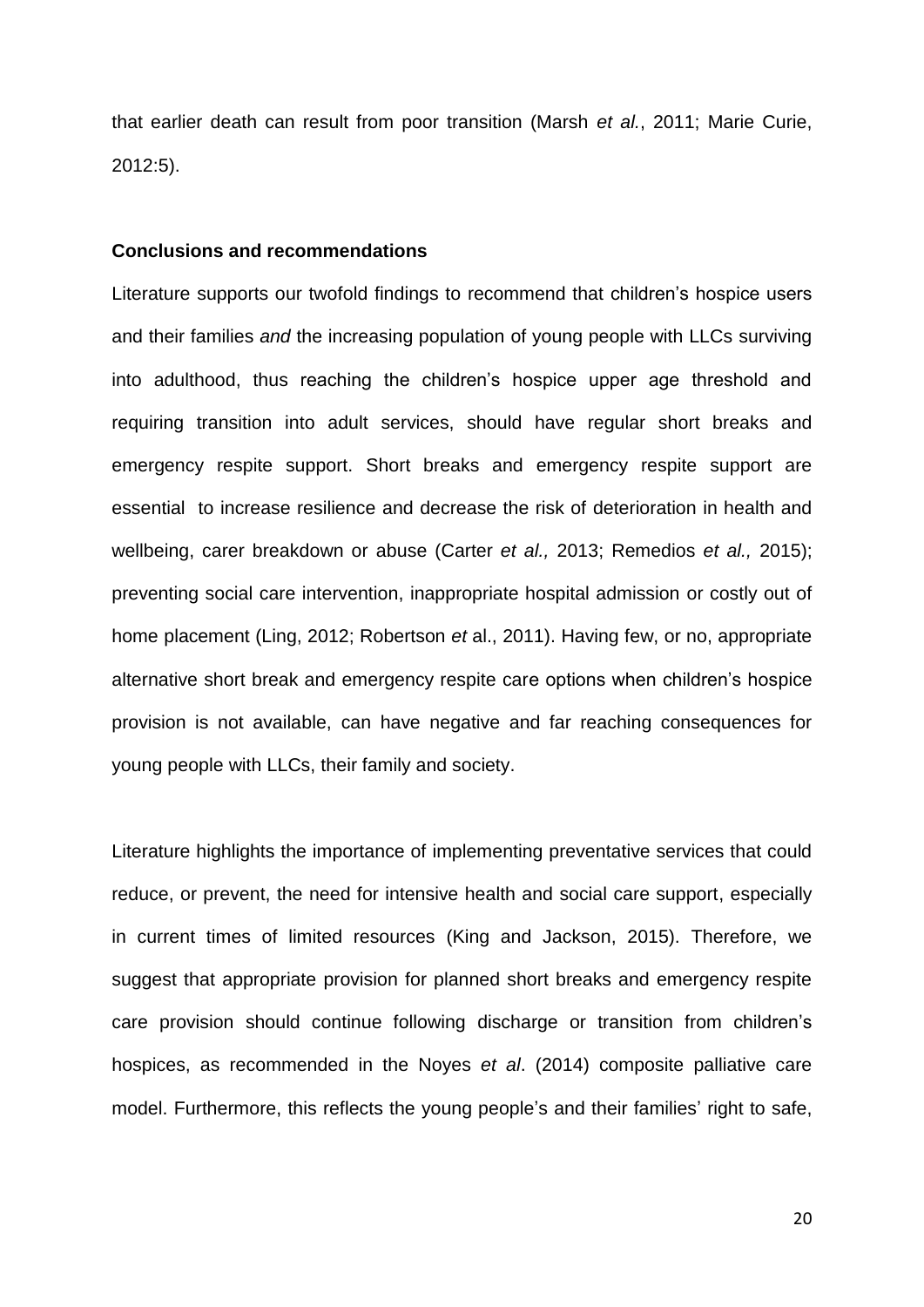user friendly and integrated services that promote wellbeing and quality of life (Care Act, 2014; Department for Education and Department of Health, 2015).

Although transition into adult palliative care may require the input of joint paediatric and adult palliative care teams, adult sector staff would gain the knowledge and competency required to care for the young person; allowing the opportunity to build trusting relationships with families and potentially saving costs in the long term. Children's hospice staff understand how complex the lives of young people with LLCs and their families can be and, as such, are well placed to support transition and development of appropriate services for them.

The lack of literature identifying the numbers of young people who do not subsequently receive planned short breaks or emergency respite care when discharged from children's hospice provision is of concern, and clearly requiring exploration. Research is also undoubtedly required to explore the impact and outcomes of transition from children's hospices upon those with LLCs and their wider family. Finally, awareness of the increasing numbers of young people with LLCs who require dedicated and age appropriate short breaks and emergency respite care in adulthood needs to be raised internationally.

# **Limitations**

This study has a number of limitations. Firstly, the conclusions are limited by the study being conducted on one site and small sample size limits representativeness and generalisability. Secondly, reliance upon hospice staff to recruit participants can result in practitioner gatekeeping and selection bias, affecting research quality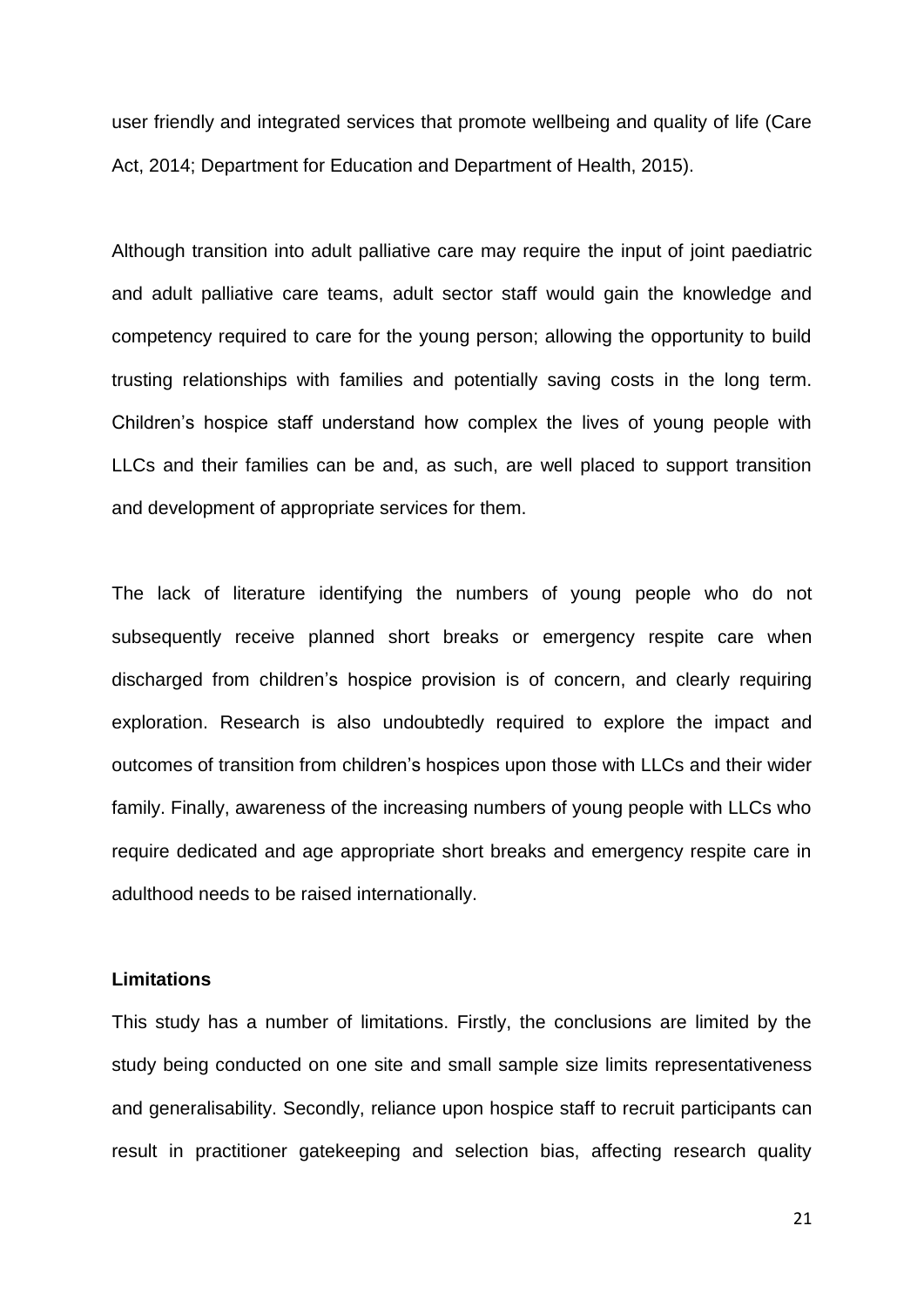(Crocker *et al.,* 2015). Thirdly, some participants were still using the children's hospice services and the lack of negative comments about the services provided by the children's hospice may reflect family bias. Fourthly, all family interview participants were of White British ethnicity, reflecting a lack of diversity in ethnic or cultural backgrounds. However, results are congruent with other research findings adding weight to this study.

## **Acknowledgements**

Sincere thanks to the young people, families (including siblings), health and social care professionals and children's hospice staff for participating in this study. Special thanks to the hospice staff for their continued communication and support, our Public and Patient Involvement volunteers, and the families who piloted the survey. Claire House Children's Hospice funded the evaluation.

# **Key words**

Young People, Life-Limiting, Palliative Care, Short Breaks, Respite Care, Transition.

## **References**

*Care Act.* (2014) London: The Stationery Office. Available from: http://www.legislation.gov.uk/ukpga/2014/23/part/1/crossheading/transition-forchildren-to-adult-care-and-support-etc. [accessed 17 April 2015].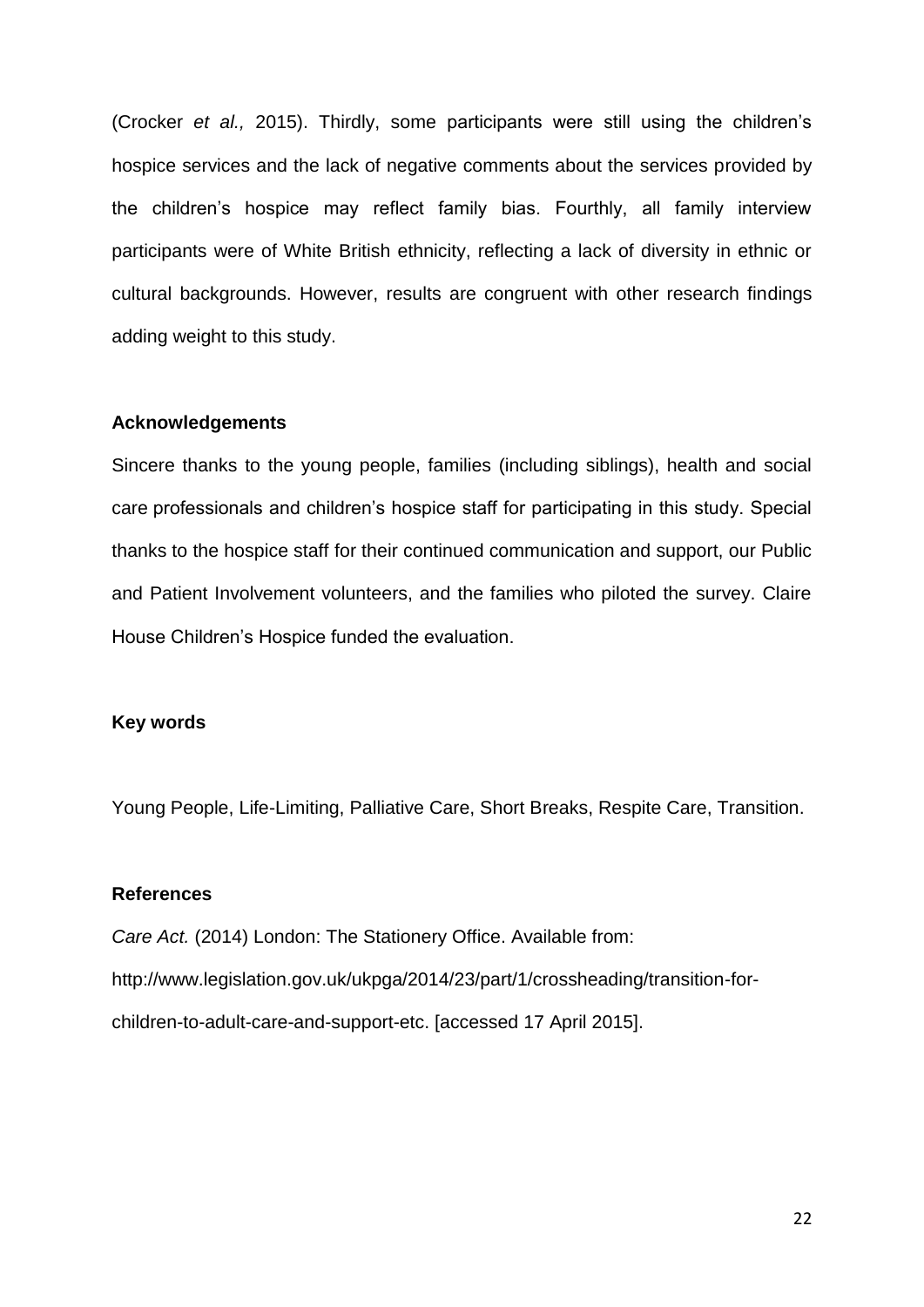Campbell, F., O'Neill, P. M., While, A. and McDonagh, J. (2012) 'Interventions to improve transition of care for adolescents from paediatric services to adult services'. *The Cochrane Collaboration.* 2012 (4) pp. 1-11.

Care Quality Commission. (2014) *FROM THE POND INTO THE SEA. Children's transition to adult health services.* June. 459. Gallowgate: Care Quality Commission.

Carter, B., Edwards, M., and Hunt, A. (2013) ''Being a presence': The ways in which family support workers encompass, embrace, befriend, accompany and endure with families of life-limited children.' *Journal of Child Health Care.* Sep 19 (3) pp. 304-19. doi: 10.1177/1367493513516391.

Crocker, J. C., Beecham, E., Kelly, P., Dinsdale, A.P., Hemsley, J., Jones, L. and Bluebond-Langner, M. (2015) 'Inviting parents to take part in paediatric palliative care research: A mixed-methods examination of selection bias' *Palliative Medicine.*  29 (3) pp. 231-240.

Department for Education and Department of Health (2015) *Special Educational Needs and Disability Code of Practice: 0-25 years. Statutory guidance for organisations which work with and support children and young people who have special educational needs or disabilities.* January. HM Government.

Department of Health. (2005) *Research Governance Framework for Health and*  Social Care. 2<sup>nd</sup> Ed. Department of Health.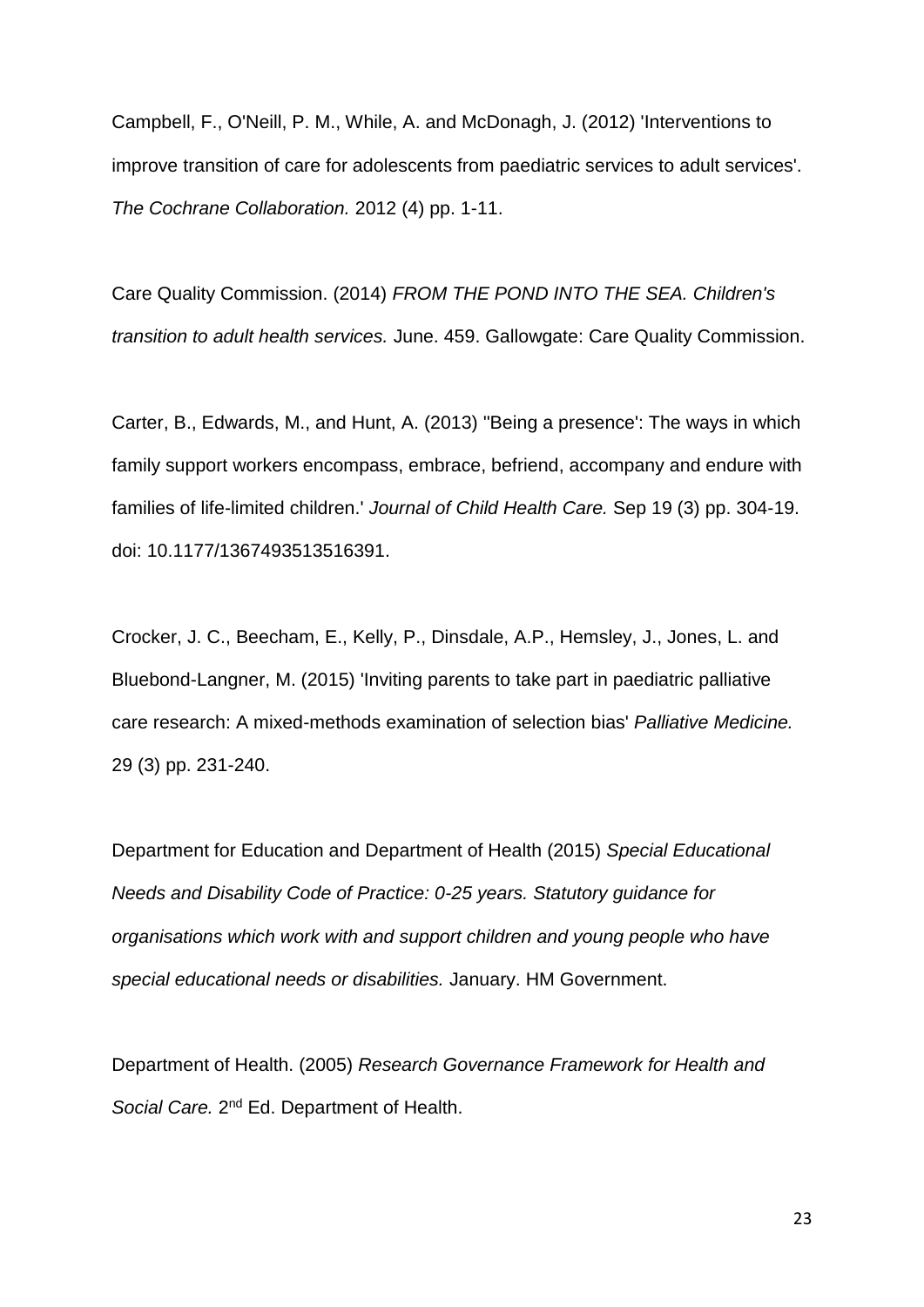Devanney, C., Bradley, S. and Together for Short Lives. (2012) *Count Me In: Children's Hospice Service Provision 2011-12.* Durham: School of Applied Social Sciences.

Doug, M., Adi, Y., Williams, J., *et al*. (2011) 'Transition into adult services for children and young people with palliative care needs: a systematic review' *Archive of Disease in Childhood.* 96. pp. 78-84.

Eaton, N. (2008) ''I don't know how we coped before': a study of respite care for children in the home and hospice. *Journal of Clinical Nursing.* 17 (23) pp. 3196-3204.

Fraser, L. K., Miller, M., Hain, R., *et al.* (2012) 'Rising National Prevalence of Life-Limiting Conditions in Children in England' *American Academy of Pediatrics.* 129 (4) pp. 923-929.

Gibson, F. and Twycross, A. (2007) 'Children's participation in research: A position statement on behalf of the Royal College of Nursing's Research in Child Health (RiCH) Group and Children's and Young People's Rights and Ethics Group.' *Paediatric Nursing.* 19 (4) pp. 14-17.

Grix, J. (2010) *The Foundations of Research.* 2nd Ed. Basingstoke: Palgrave Macmillan.

Hain, R., Heckford, E. and McCulloch, R. (2011) 'Paediatric palliative medicine in the UK: past, present, future' *Archives of Disease in Childhood.* 97 (4) pp. 381-384.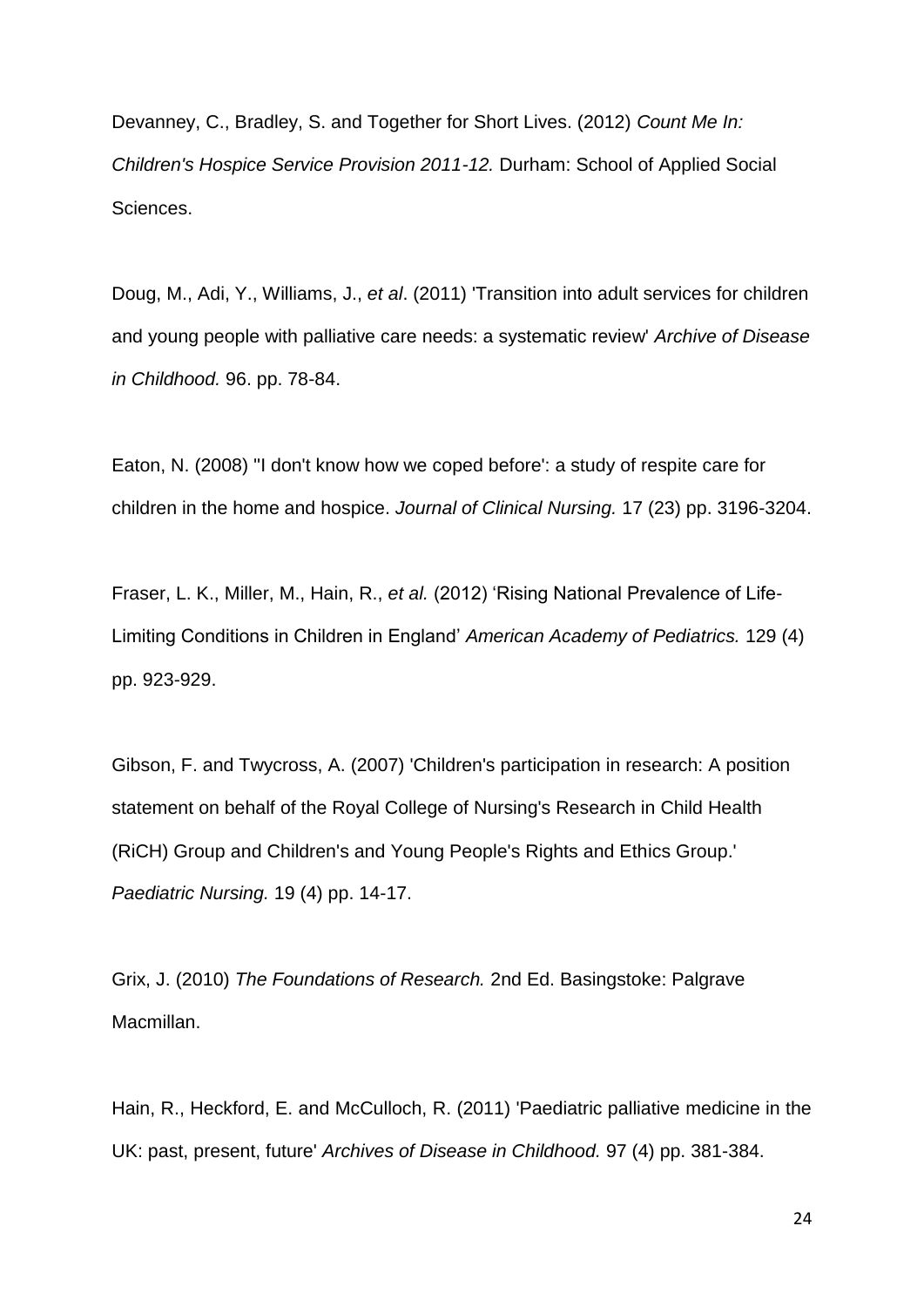Hill, K. and Coyne, I. (2012) 'Palliative care nursing for children in the UK and Ireland'. *British Journal of Nursing.* 21 (5) pp. 276-281.

House of Commons Health Committee (2015) *End-of-life Care. Fifth Report of Session 2014-15.* HC805. London: The Stationery Office.

King, E. and Jackson, P (2015) 'Prevention is better than cure, as councils are realising in a time of austerity' *The Guardian.* 13 April.

Kirk, S. and Fraser, C. (2014) 'Hospice support and the transition to adult services and adulthood for young people with life-limiting conditions and their families: A qualitative study' *Palliative Medicine.* 28 (4) pp. 342-52.

Knapp, C., Baker, K., Cunningham, C., Downing, J., Fowler-Kerry, S. and McNamara, K. (2012) 'Pediatric Palliative Care and the Medical Home' *Journal of Palliative Medicine.* 15 (6) pp. 643.

Lambert, N. (2012) 'Ban happy sheets! Understanding and using evaluation' *Nurse Education Today*. 32 (3) pp. 1–4.

Lidstone, V. (2013) *The Role of Hospices in Supporting Young People in Transition from Children to Adult Services.* Help the Hospices. Available from: http://www.hospiceuk.org/what-we-offer/publications?page=7 [Accessed 3 February 2016].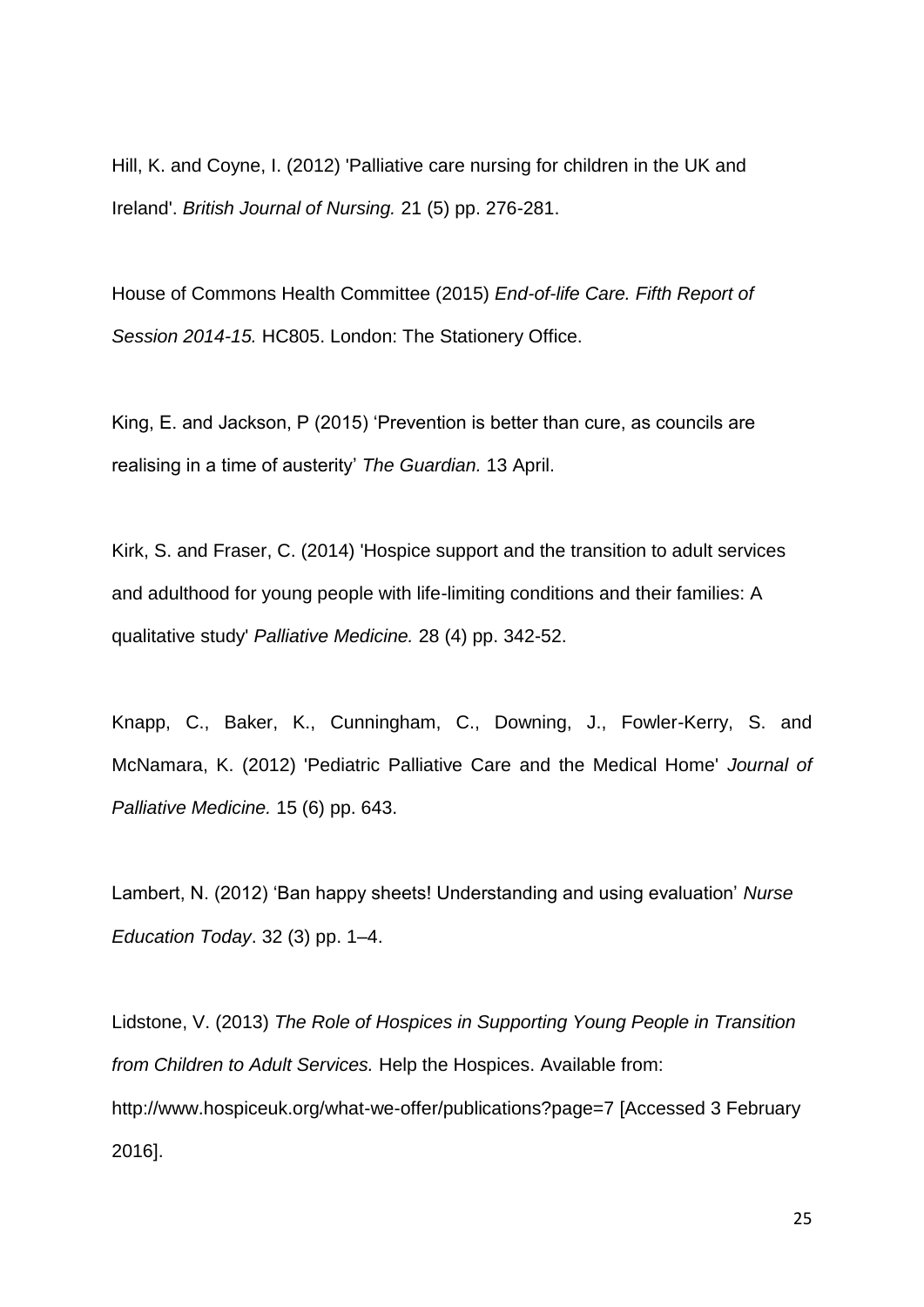Ling, J. (2012) 'Respite support for children with a life-limiting condition and their parents: a literature review' *International Journal of Palliative Nursing.* 18 (3) pp. 129- 134.

Marie Curie (2015) *Triggers for palliative care. Improving access to care for people with diseases other than cancer*. June 2015. Available from: https://www.mariecurie.org.uk/globalassets/media/documents/policy/policypublications/june-2015/triggers-for-palliative-care-full-report.pdf [Accessed 25 November 2015].

Marie Curie (2012) *'Don't let me down: Ensuring a good transition for people with palliative care needs'.* June. Together for Short Lives/Marie Curie Cancer Care.

Marsh, S., Cameron, M., Duggan, M. *et al.* (2011) *Young people with life-limiting conditions: transition to adulthood. 'Small numbers, huge needs, cruel and arbitrary division of services'. Executive Summary of Phase 1 report for Marie Curie Cancer Care.* March. Public Service Works.

McLaughlin, H. (2012) *Understanding Social Work Research.* 2nd Ed. London: Sage Publications Ltd.

McNamara, K. (2013) Standards framework for children's palliative care. 2<sup>nd</sup> Ed. Bristol: Together for Short Lives.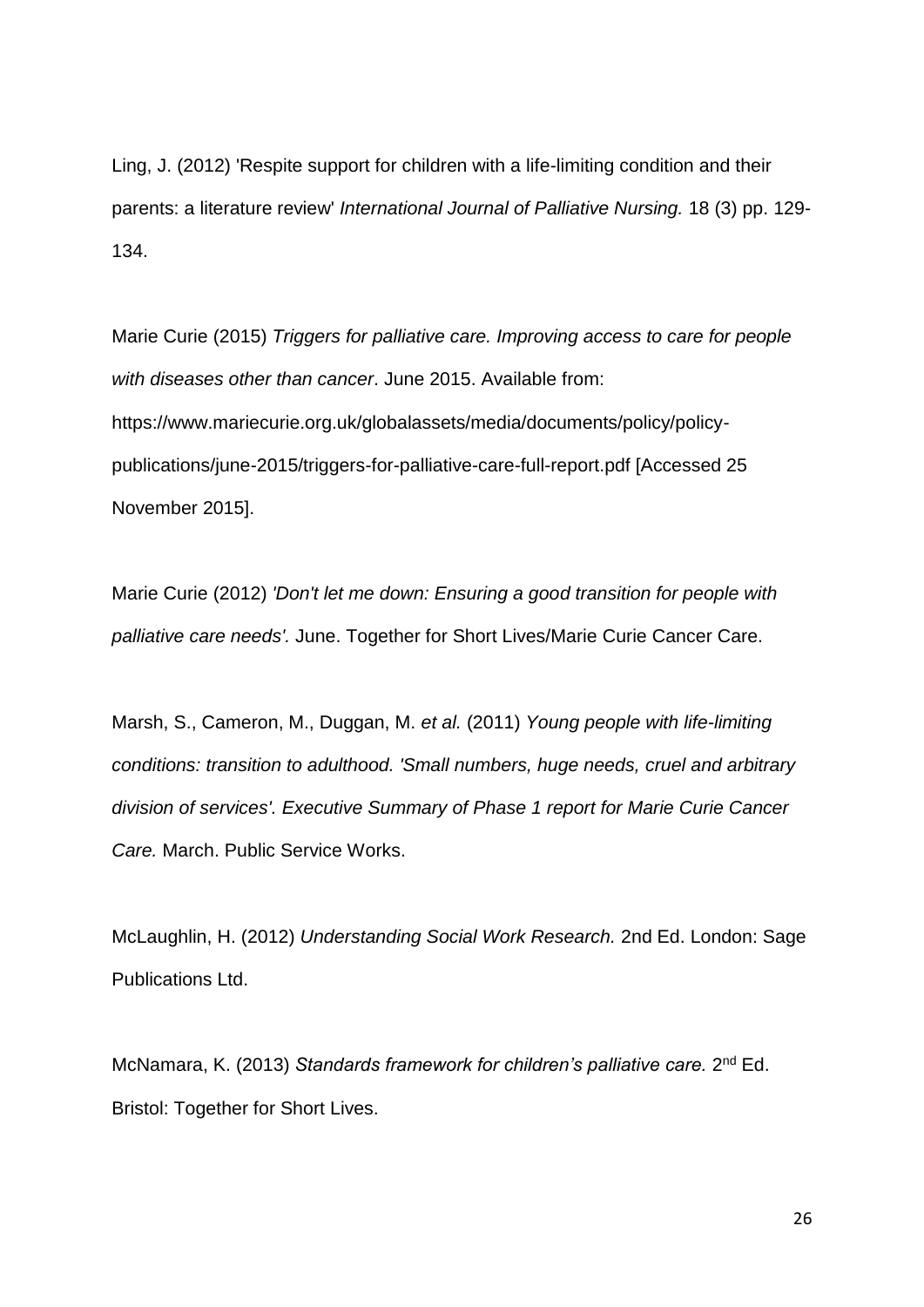Miles, M.B. and Huberman, A.M. (1994) *Qualitative Data Analysis: An Expanded Sourcebook.* London: Sage.

Noyes, J., Tudor Edwards, R., Hastings, R. P. *et al.* (2013) 'Evidence-based planning and costing palliative care services for children: novel multi-method epidemiological and economic exemplar' *BMC palliative care.* 12 (18).

Noyes, J., Pritchard, A., Rees, S. *et al.* (2014) *Bridging the Gap: Transition from Children's to Adult Palliative Care.* Bangor University, United Kingdom.

Remedios, C., Willenberg, L., Zordan, R., Murphy, A., Hessel, G. and Philip, J. (2015) 'A pre-test and post-test study of the physical and psychological effects of out-of-home respite care on caregivers of children with life-threatening conditions.' *Palliative medicine.* 29 (3) pp. 223-230.

Robertson, J., Hatton, C., Wells, E. *et al.* (2011) 'The Impacts of short break provision on families with a disabled child: an international literature review' *Health and Social Care in the Community.* 19 (4) pp. 337.

Robson, C. (2010) 'Evaluation Research'. In: Gerrish, K. and Lacey, A. (Eds.) *The Research Process in Nursing* (6th Ed.) Oxford, UK; Blackwell Publishing.

Rogers, S. K., Gomez, C. F., Carpenter, P., *et al*. (2011) Quality of life for children with life-limiting and life-threatening illnesses: Description and evaluation of a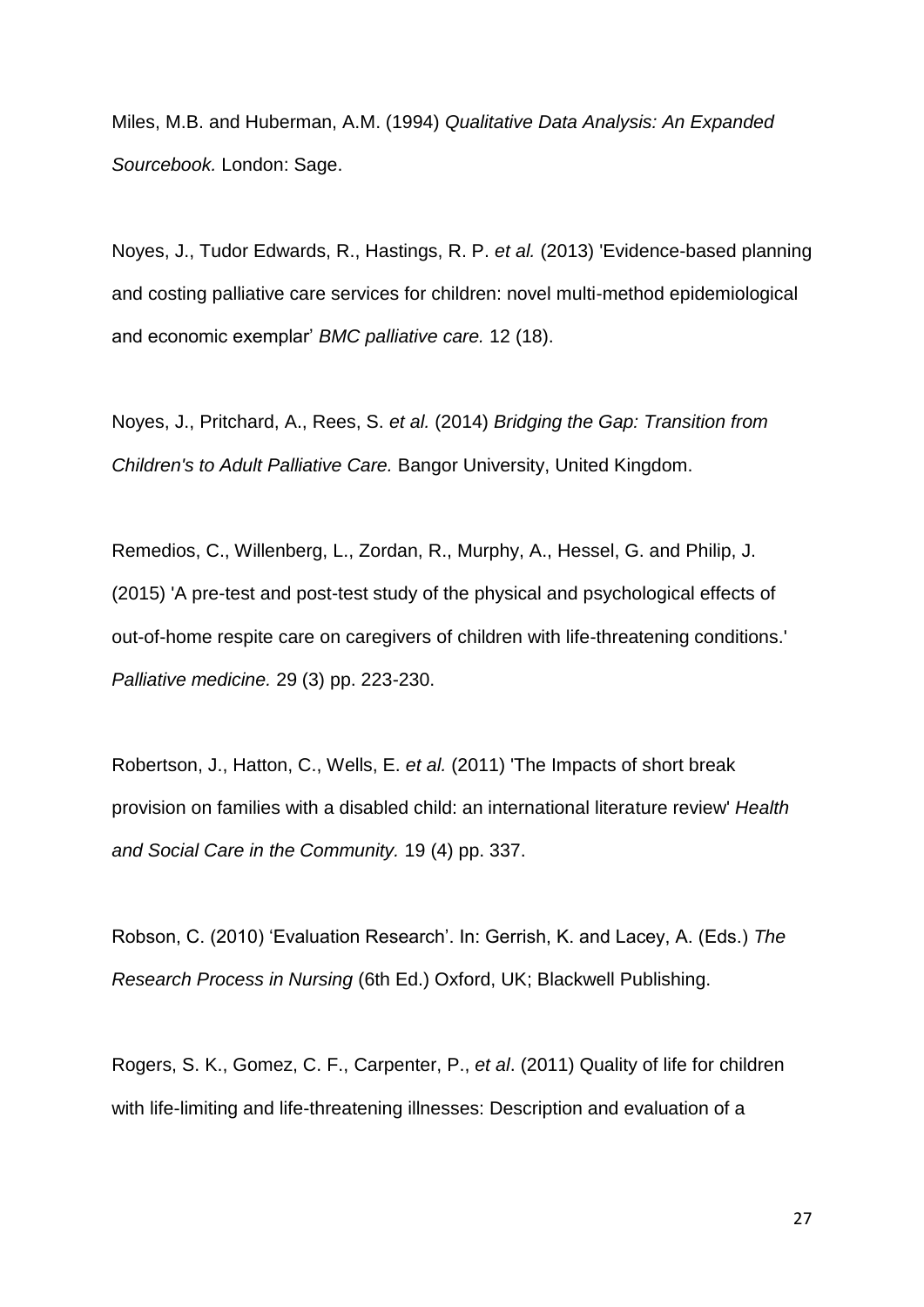regional, collaborative model for pediatric palliative care. *American Journal of Hospice and Palliative Medicine*. 28 (3) pp.161-170.

Smith, S., Brick, A., O'Hara, S. and Normand, C. (2014) 'Evidence on the cost and cost-effectiveness of palliative care: A literature review'. *Palliative Medicine*. 28 (2) pp. 130-150.

SurveyMonkey Inc. ® (2014) Palo Alto, California, USA. Available from: www.surveymonkey.com

Thomas, S. and Price, M. (2012) 'Respite care in seven families with children with complex care needs' *Nursing Children and Young People.* 24 (8) pp. 24-27.

Together for Short Lives (2013) *The Big Study for Life-Limited Children and their Families. Final Research Report.* June Ed. Bristol: Together for Short Lives.

Together for Short Lives (2015a) *Together for Short Lives Three Year Strategy 2015- 2018. Quality of Life, Quality of Death: Leading the Change for Children's Palliative Care*. Bristol: Together for Short Lives.

Together for Short Lives (2015b) *Stepping Up. A guide to enabling a good transition to adulthood for young people with life-limiting and life-threatening conditions.* April. Bristol: Together for Short Lives (TfSL).